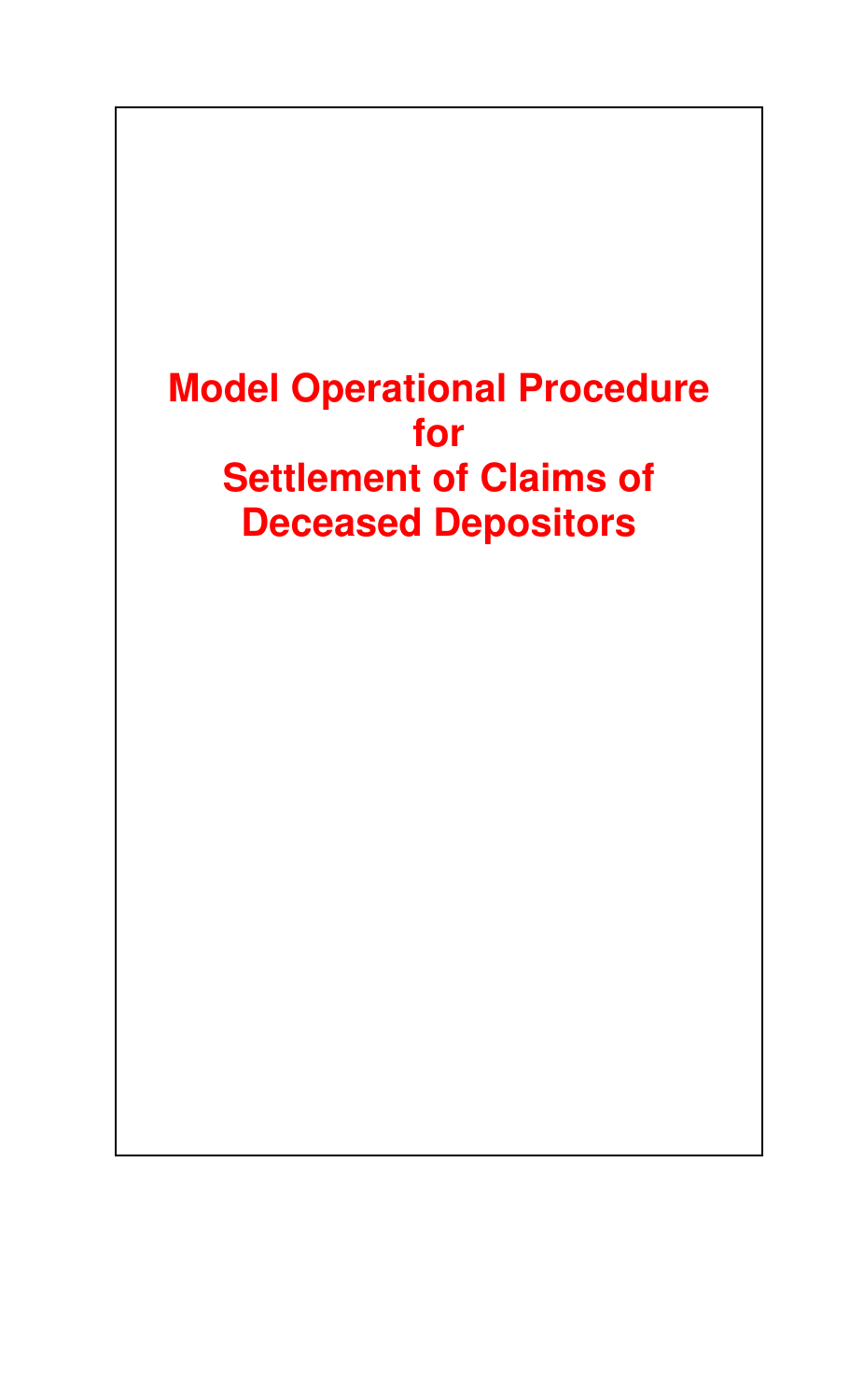| Part I   | <b>Introduction</b>                                                                                                                                  |
|----------|------------------------------------------------------------------------------------------------------------------------------------------------------|
| Part II  | Guidance to the customers on advantages of<br>nomination facility / survivorship mandate                                                             |
| Part III | Settlement of claims in various types of<br>accounts / facilities                                                                                    |
| Part IV  | Simplification of the process for settlement of<br>claim in deceased depositors' accounts                                                            |
| Part V   | <u>Annexures</u>                                                                                                                                     |
|          | <b>Annexure-1: Look up table for settlement of</b><br>claims in various types of<br><b>Accounts/facilities</b>                                       |
|          | <b>Annexure-2: Checklist of Documents</b>                                                                                                            |
|          | <b>Annexure-3: Application for Deceased Claim</b><br>(To be used when Account has<br><b>Nomination or is a Joint Account</b><br>with Survivor Clause |
|          | <b>Annexure-4: Application for Deceased Claim</b><br>(To be used for cases other than<br>Nomination / joint account with<br>survivor clause)         |
|          | <b>Annexure-5 : Letter of Indemnity</b>                                                                                                              |
|          | <b>Annexure-6: RECEIPT</b>                                                                                                                           |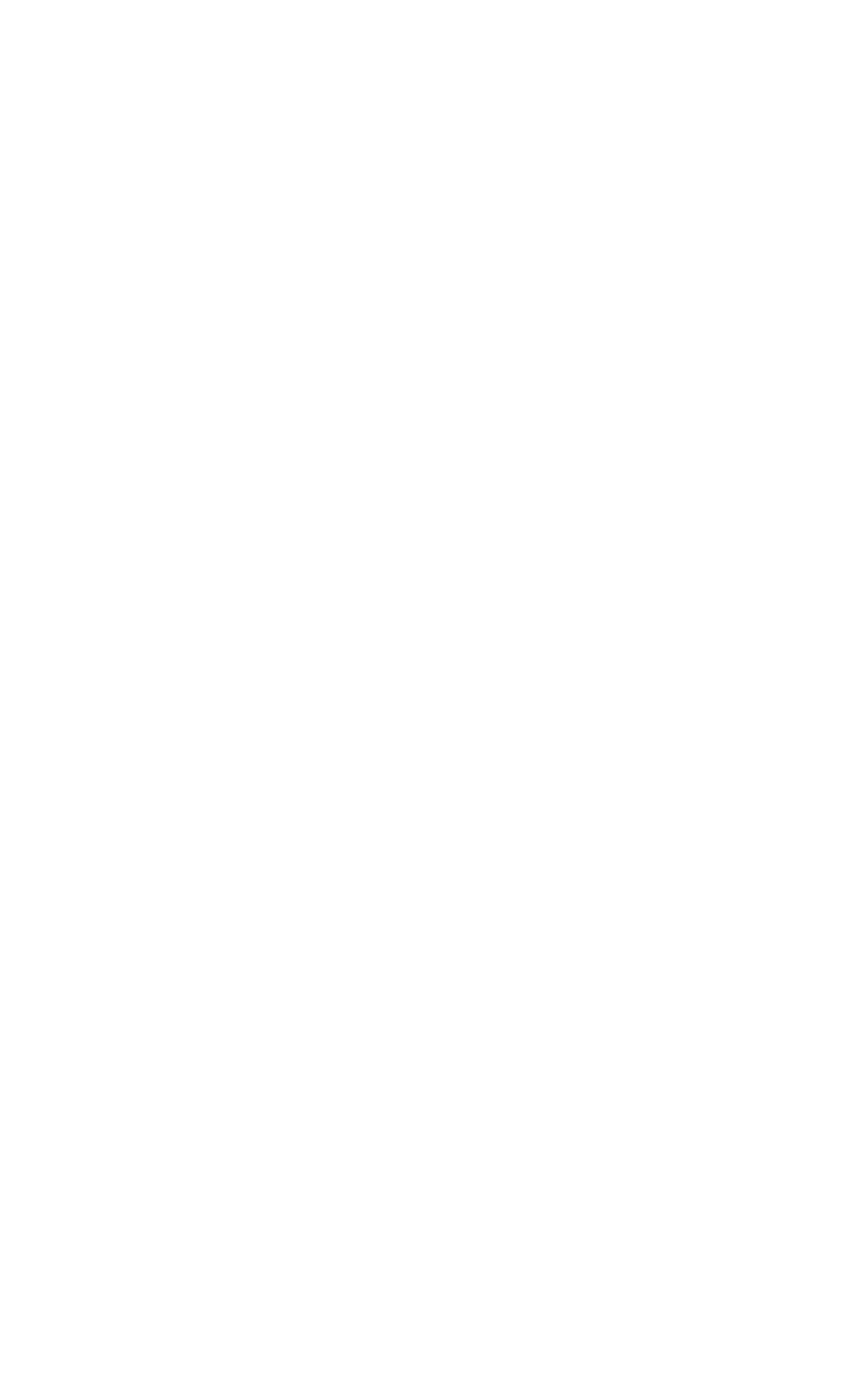# Part I - Introduction

Delays in settlement of claims of the nominee / legal heirs of the deceased depositors by banks cause considerable hardship. Claims by legal heirs / nominee could be in respect of deposits, safe custody articles or contents of lockers. With a view to removing the hardships faced by Common Person, the Committee on Procedures and Performance Audit on Public Services (CPPAPS) constituted by the Reserve Bank had suggested that the Reserve Bank of India may issue comprehensive guidelines in the matter and IBA may be asked to draft and circulate a comprehensive model operational procedure, which could be used by banks for settlement of claims of deceased depositors. Accordingly, IBA had formed a Working Group to review the existing procedures being followed by banks for settlement of claims by legal heirs of deceased constituents and to draft a model operational procedure for settlement of claims of deceased depositors.

The legal position is quite clear in the matter of settlement of claims on the death of an individual. In the absence of nomination or clear mandate in respect of a joint account or a will left behind by the deceased depositor, banks are required to pay the stock (balance outstanding) at the time of death of the person to all the legal heirs. Considering the risk involved, banks traditionally used to look for legal representation (in the form of a succession certificate, letter of administration or probate) for settlement of claims. The system of obtaining operational mandates in joint accounts emerged as a banking practice to overcome difficulties in settlement of claims in deceased accounts. Subsequently, the statutes were amended in 1985 to provide for nomination facility in bank deposits, safe deposit lockers and safe custody articles. However, since nomination facility is optional at the discretion of the depositor, problems and difficulties in settlement of claims in the event of death of an individual persist.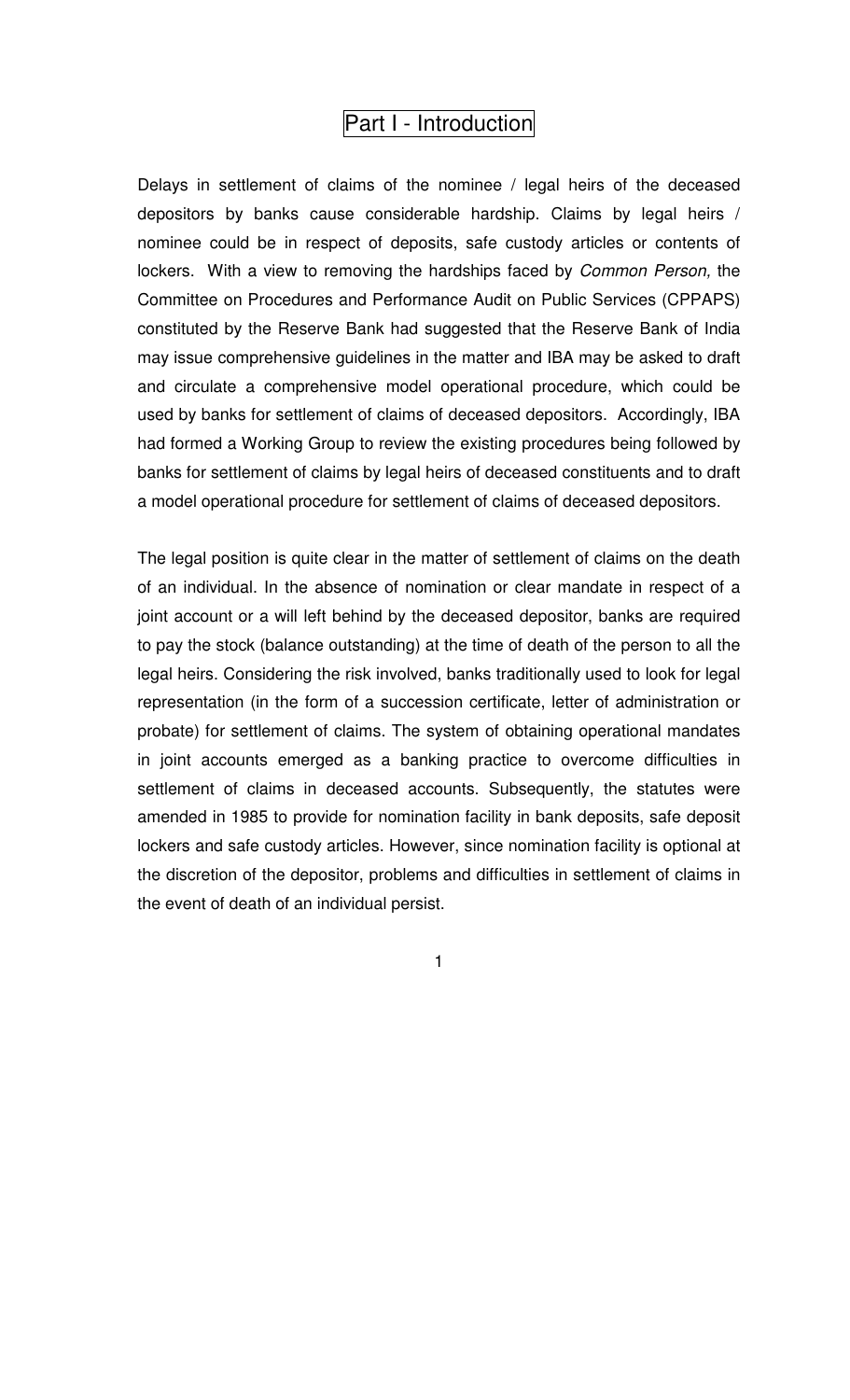Reserve Bank of India vide circular No. DBOD.No.Leg.BC.95 /09.07.005/2004-05 dated  $9<sup>th</sup>$  June, 2005 have issued detailed guidelines for evolving simplified procedure for settlement of claims in respect of deceased depositors. This model operational procedure incorporates the guidelines contained in the RBI circular. Besides, this model operational procedure will be applicable to settlement of claims falling within the threshold limit for such cases having no nominee or survivorship clause (member banks to determine the threshold limit keeping in view their risk management systems). Settlement of claims in such cases within the threshold limit will be settled against indemnity to be furnished by legal heir(s) of the deceased depositor as may be applicable to specific claims.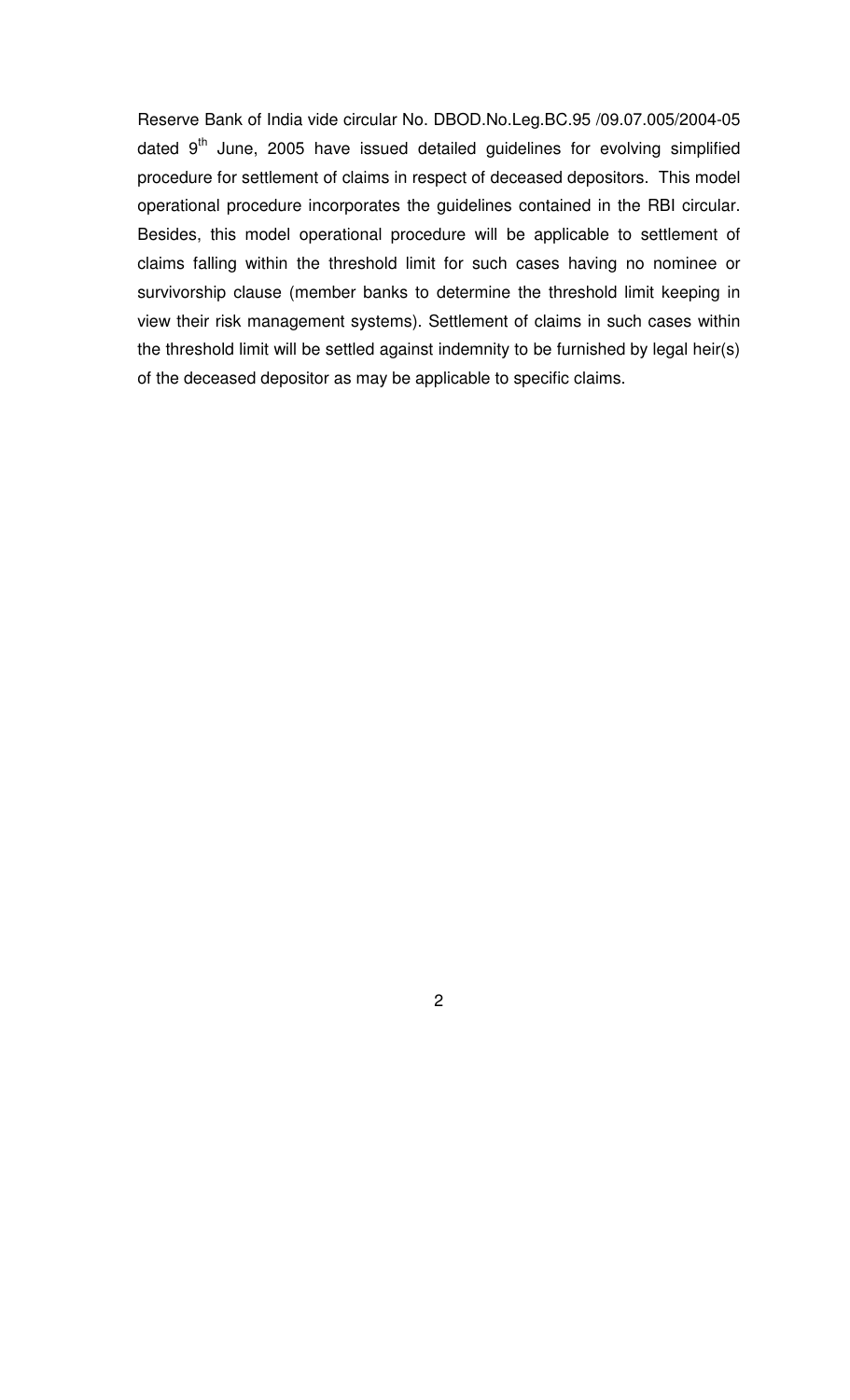# **Nomination facility**

- **Nomination Facility an ideal tool to mitigate hardships of common persons in settlement of claims in the event of death of the account holder.**
- $\triangleright$  Nomination facility simplifies the procedure for settlement of claims of deceased depositors as banks get a valid discharge by making payment of the balance outstanding in a depositor's account at the time of his death or delivering contents of locker or articles kept in safe custody to the nominee.
- $\triangleright$  Nomination is optional for bank customers. It is therefore necessary that nomination facility is popularized and customers are made aware of its advantages while opening a deposit account.
- **Member Banks should inform account holder about the availability of nomination facility, on a voluntary basis. Nomination facility, if availed, would ensure smooth settlement of claim to the nominee.**
- $\triangleright$  It should also be made clear to the depositor(s) that nomination is introduced solely for the purpose of simplifying the procedure for settlement of claims of deceased depositors and nomination facility does not take away the rights of legal heirs on the estate of the deceased. The nominee would be receiving the stock from the bank as a trustee of the legal heirs.

# **Survivorship**

- A joint account opened as **"Either or Survivor" or "Anyone or Survivors" or "Former or Survivor" or "Latter or Survivor" will permit the surviving account holder(s) to have unimpeded access to the credit balance in the account for withdrawal if one of the co-account holders dies.** 
	- 3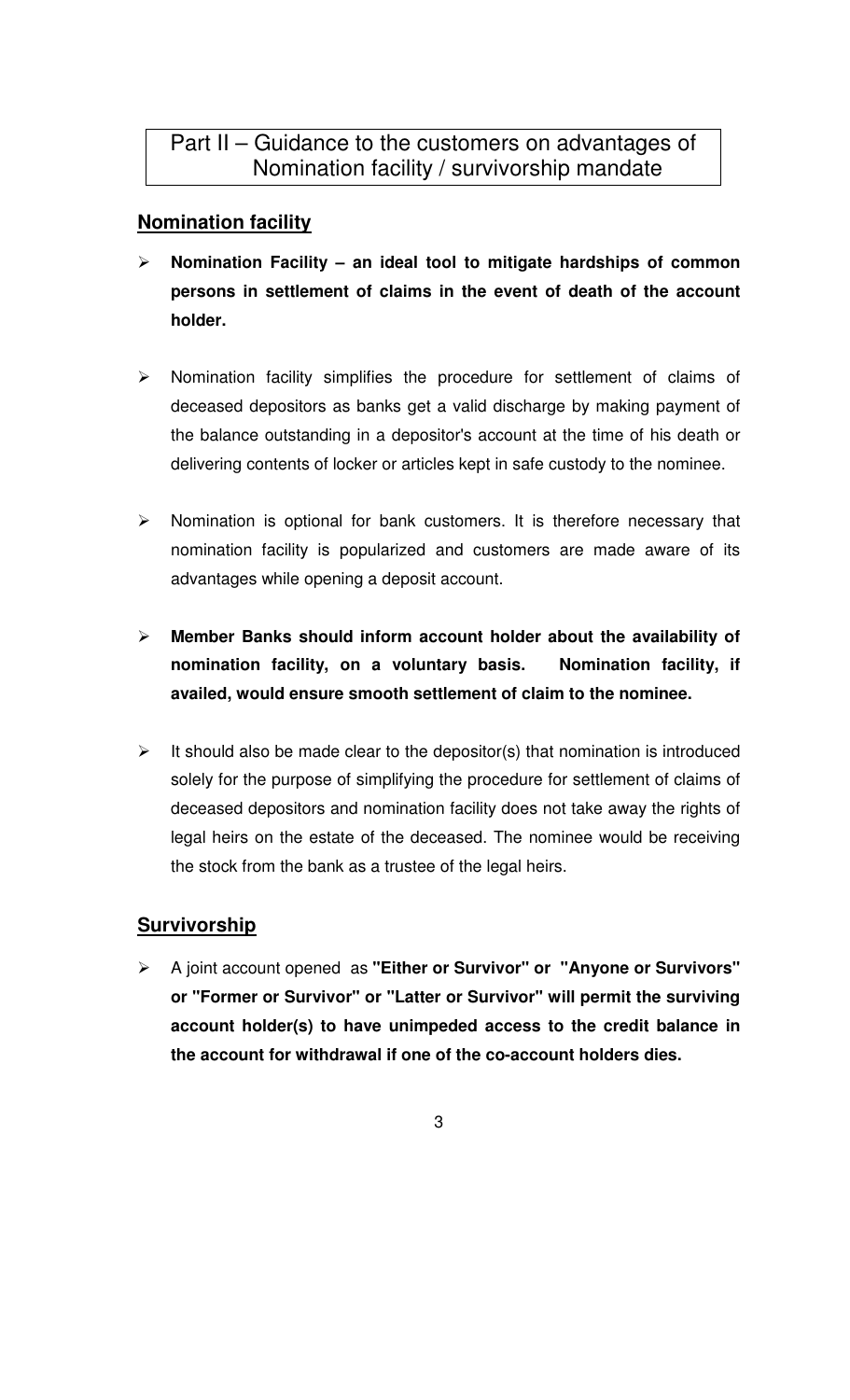- $\triangleright$  If the mandate of survivorship is given / provided, the survivor(s) can give a valid discharge to the bank in the case of **"Either or Survivor" / "Anyone or Survivors" and "Former or Survivor" / "Latter or Survivor" joint accounts.**
- **In short, payment to survivor(s) can be made in the normal course subject to the only rider that there is no order from a competent court restraining the bank from making such payment.**

### **Customer Guidance and Publicity**

This model operational procedure for settlement of claims of deceased depositors has been suggested with a view to removing hardships faced by common persons in settlement of claims of deceased depositors. This document also aims at creating greater awareness amongst depositors about the advantages of availing "nomination" facility offered by banks or giving operational mandates like "Either or Survivor", etc. when accounts are opened in joint names.

Member banks may bring out pamphlets and other publicity materials incorporating details of operational procedures for settlement of claims of deceased depositors for distribution amongst depositors.

Member Banks may give wide publicity and provide guidance to deposit account holders on the advantages of the nomination facility and the survivorship clause. It should be highlighted in the publicity material that in the event of the death of one of the joint account holders, the right to the deposit proceeds does not automatically devolve on the surviving joint deposit account holder/s, unless there is a survivorship clause.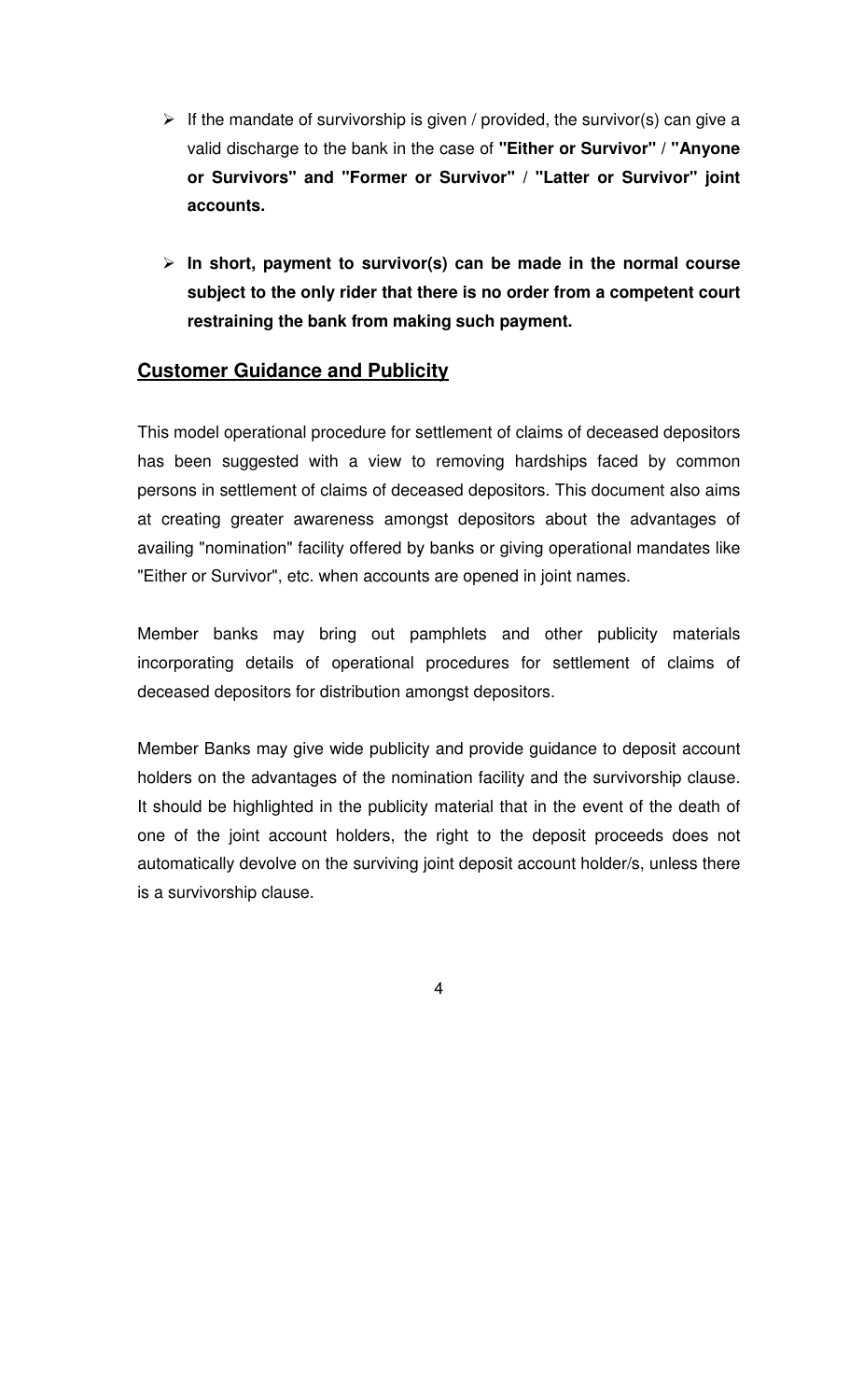# Part III – Settlement of claims in various types of accounts / **Facilities**

#### **1. Single Account with or without nomination**

#### **Savings Account/Current Account**

#### **With Nomination:**

The balance outstanding at the time of death of the depositor will be paid to the nominee on verification of his /her identity and proof of death of depositor

#### **Without Nomination:**

The balance outstanding will be paid to the legal heirs (or any one of them as mandated by all the legal heirs) on verification of the authority of the legal heirs and proof of death of depositor.

#### **Term Deposit Account**

#### **With Nomination:**

The balance outstanding will be paid to the nominee on verification of his / her identity and proof of death of depositor on maturity of deposit.

#### **Without Nomination:**

The balance outstanding will be paid to the legal heirs (or any one of them as mandated by all the legal heirs) on verification of the authority of the legal heirs and proof of death of depositor on maturity of deposit.

#### **Premature termination of Term Deposit Account**

#### **With Nomination:**

The nominee will have right to seek premature termination of term deposit account as per terms of contract on verification of his identity and proof of death of depositor.

#### **Without Nomination:**

Premature termination will be permitted on joint request by all legal heirs (or any of them as mandated by all the legal heirs) as per the terms of the contract on verification of the authority of the legal heirs and proof of death of depositor.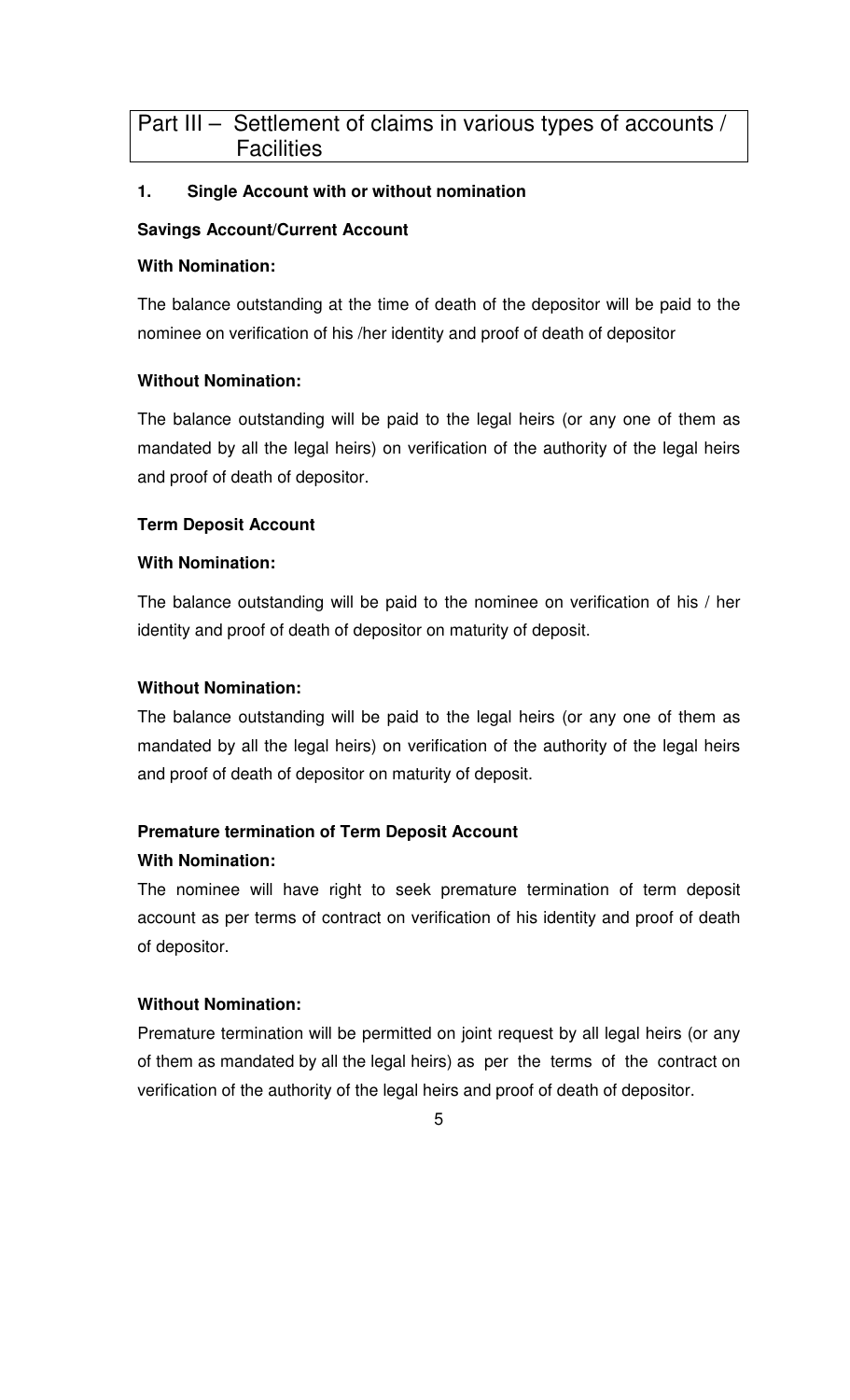#### **2. Joint Account with or without nomination and without survivorship mandate (operated jointly)**

#### **Savings Account/Current Account**

#### **With Nomination :**

a) In the event of death of one of the joint account holders, the balance outstanding will be paid jointly to survivor(s) and the legal heirs of the deceased joint account holder(s) (or any one of them as mandated by all the legal heirs) on verification of the authority of the legal heirs and proof of the death of the depositor.

b) In the event of death of both / all joint account holders, the balance outstanding at the time of death of the depositor(s) will be paid to the nominee on verification of his identity and proof of death of depositors.

#### **Without Nomination:**

(a) In the event of death of any of the joint account holder(s), the amount outstanding will be paid jointly to the legal heirs of the deceased account holder (or any one of them as mandated by all the legal heirs) and surviving account holders against their joint claim on verification of the authority of legal heirs and proof of death of depositor.

(b) In the event of death of both/all joint account holders, the balance outstanding will be paid to the legal heir(s) of all the depositors (or any one of them as mandated by all the legal heirs) on verification of authority of the legal heirs and proof of death of the depositors.

#### **Term Deposit Account**

#### **With Nomination:**

(a) In the event of death of one of the joint account holders, the balance outstanding will be paid jointly to survivor(s) and the legal heirs of the deceased joint account holder(s) (or any one of them as mandated by all the legal heirs) on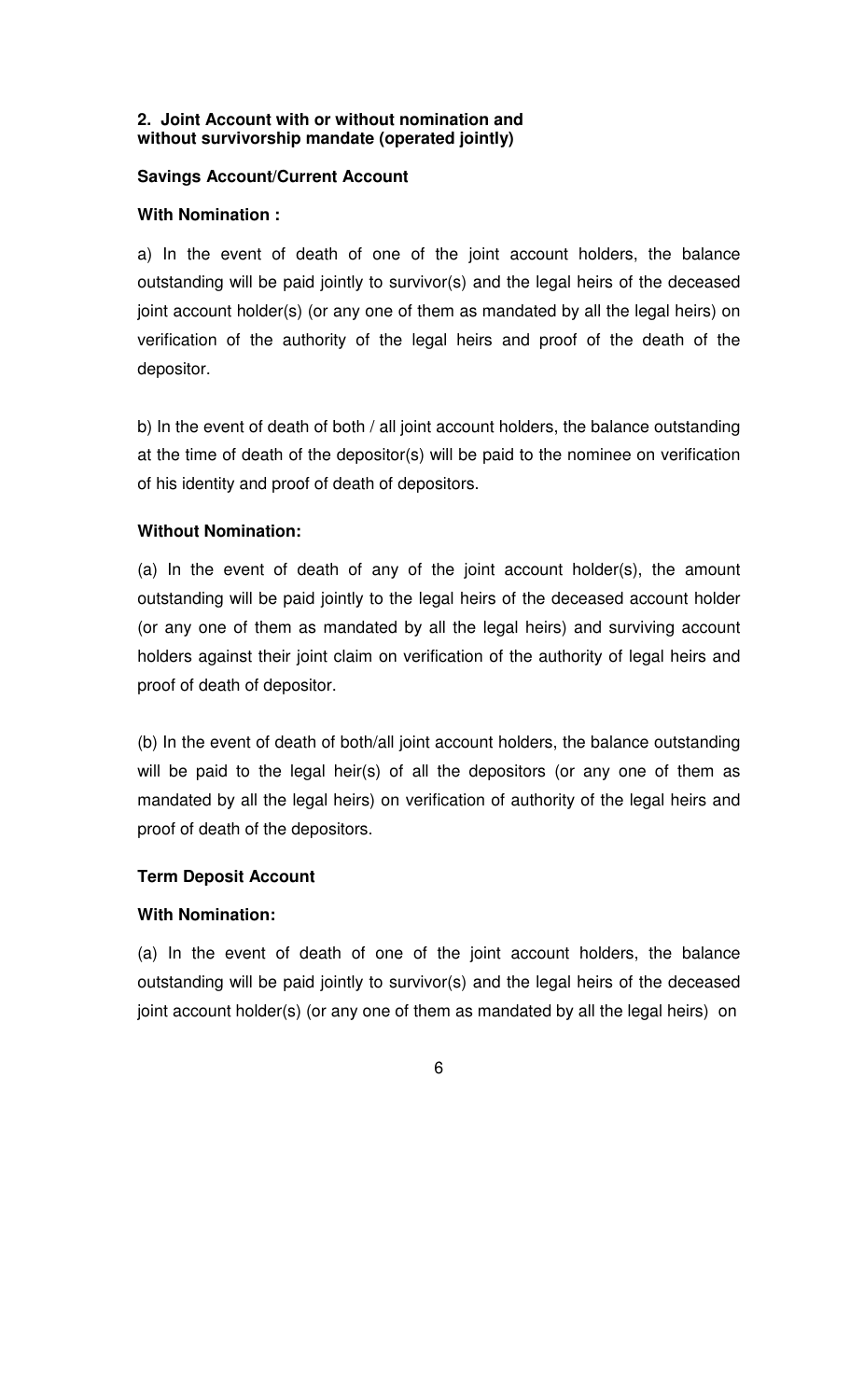verification of authority of the legal heirs and proof of death of the depositor on maturity of the deposit.

(b) In the event of death of both / all the joint account holders, the balance outstanding at the time of death of the depositor(s) will be paid to the nominee on verification of his identity and the proof of death of depositors on maturity of the deposit.

#### **Without Nomination:**

(a) In the event of death of one of the joint account holders, the balance outstanding will be paid jointly to the survivor(s) and the legal heir(s) of the deceased (or any one of them as mandated by all the legal heirs) on verification of authority of the legal heirs and proof of death of the depositor on maturity of the deposit.

(b) In the event of death of both / all the joint account holders, the balance outstanding will be paid to the legal heirs (or any one of them as mandated by all legal heirs) on verification of authority of the legal heirs and proof of death of depositors on the maturity of the deposit.

#### **Premature termination of Term Deposit Account**

#### **With Nomination:**

(a) In the event of death of one of the joint account holders, premature termination will be permitted against joint request of the survivor(s) and the legal heir(s) (or any one of them as mandated by all legal heirs) as per the terms of contract on verification of authority of the legal heirs and proof of death of depositor.

(b) In the event of death of both / all joint account holder, the nominee will have right to seek premature termination of term deposit account as per the terms of contract on verification of his identity and proof of the death of the depositors.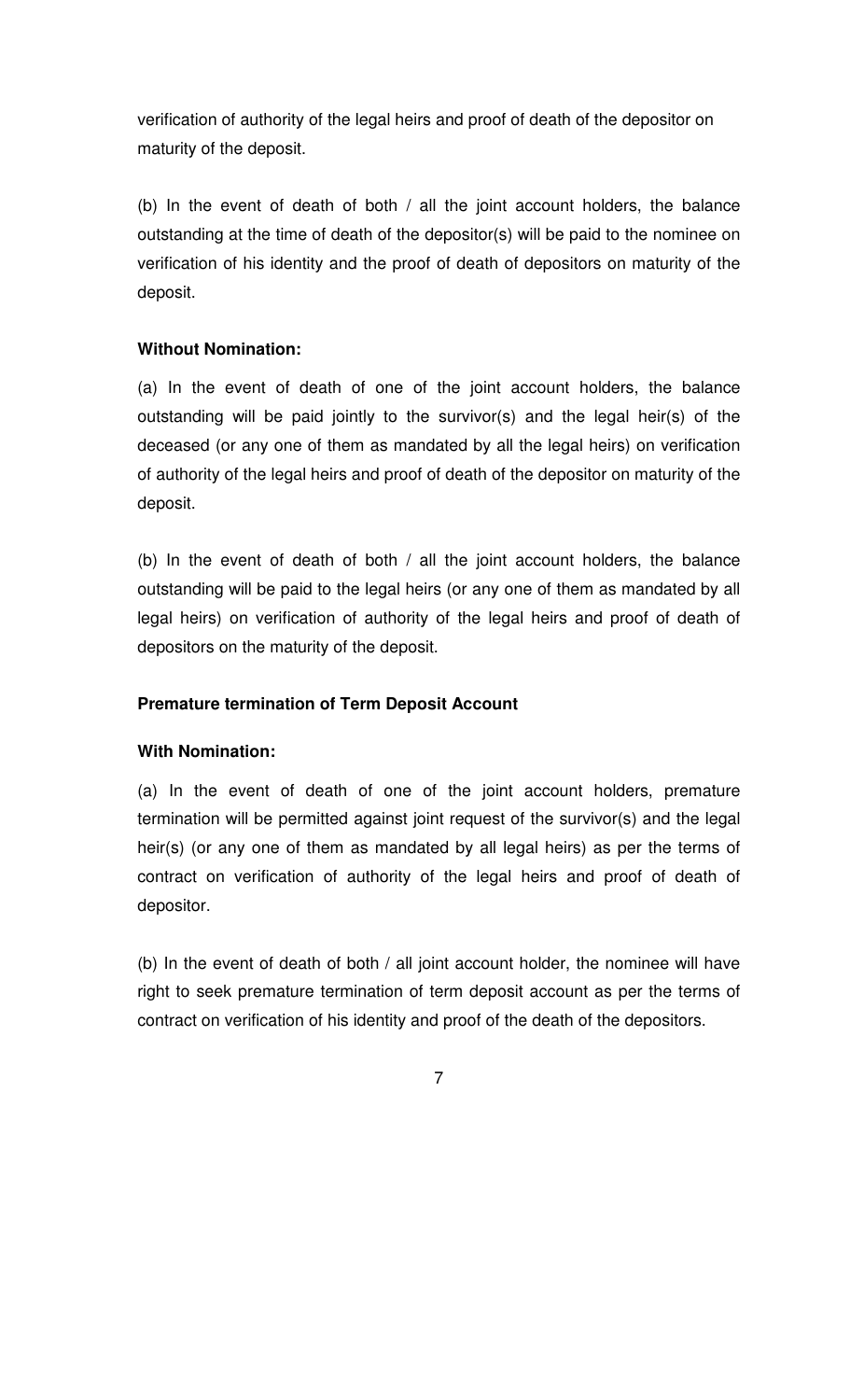#### **Without Nomination**

(a) In the event of death of one of the joint account holders, premature termination will be permitted against joint request of the survivor(s) and the legal heir(s) of the deceased (or any one of them as mandated by all legal heirs) as per the terms of contract on verification of authority of legal heirs and proof of death of depositor.

(b) In the event of death of both / all the joint accountholders, premature termination will be permitted against joint request by all legal heirs of the deceased depositors (or any one of them as mandated by all legal heirs) as per the terms of contract on verification of authority of legal heirs and proof of death of depositors.

#### **3. Joint account with mandate "Either or Survivor" / "Anyone or Survivors" - with or without nomination :**

#### **Savings Account / Current Account**

#### **With Nomination :**

(a) In the event of death of one of the joint account holders the balance outstanding will be paid jointly to survivor(s) on verification of proof of death of the depositor.

(b) In the event of death of both / all joint account holders the balance outstanding will be paid to the nominee on verification of his identity and proof of death of depositors.

#### **Without Nomination :**

(a) In the event of death of one of the joint account holders the balance outstanding will be paid jointly to survivor(s) on verification of proof of death of the depositor.

(b) In the event of death of both / all the account holders, the balance outstanding will be paid jointly to the legal heirs (or any one of them as mandated by all the legal heirs) on verification of authority of legal heirs and proof of death of depositors.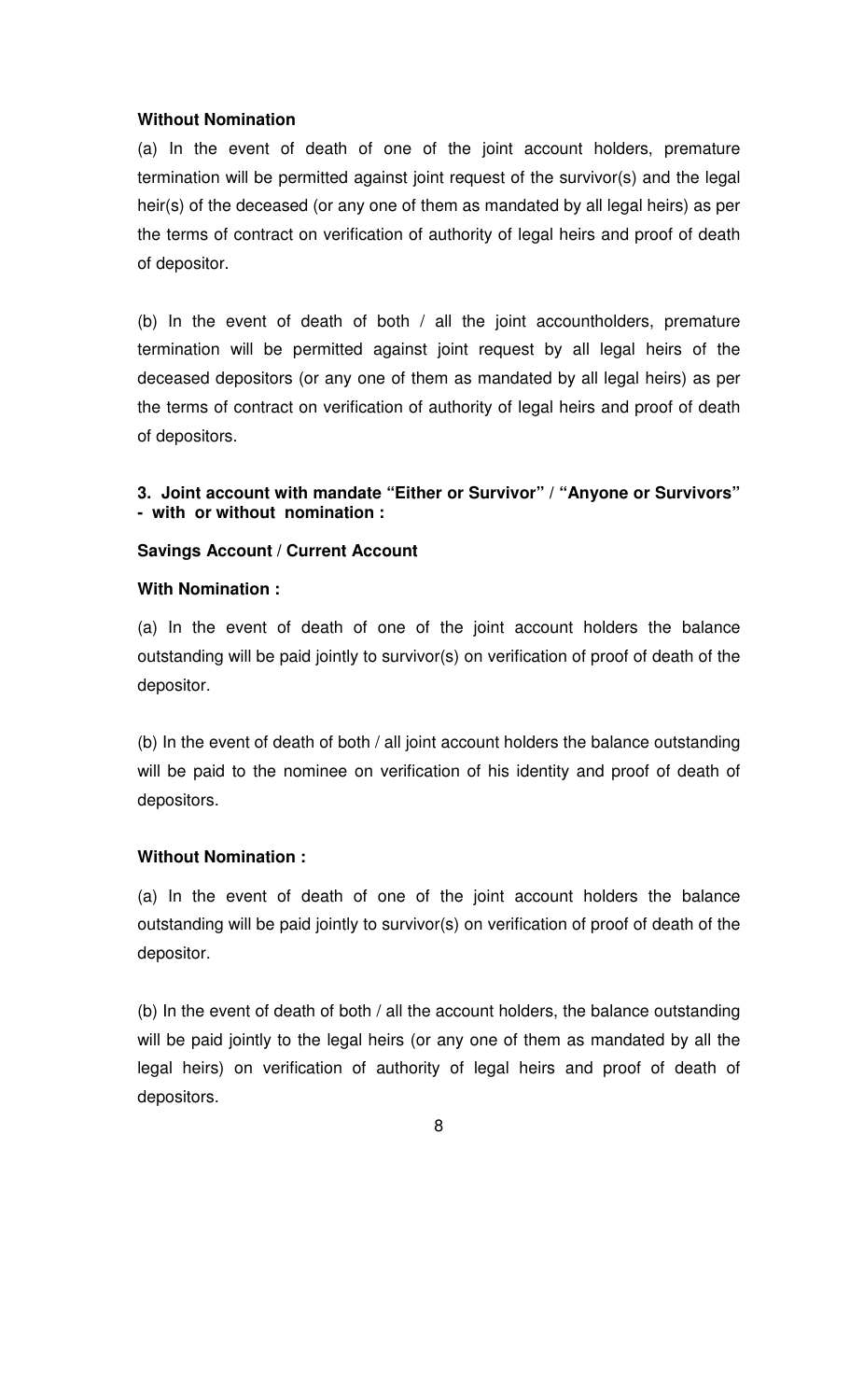#### **Term Deposit Account**

#### **With Nomination :**

(a) In the event of death of one of the joint account holders the balance outstanding will be paid jointly to survivor(s) on verification of proof of death of the depositor on maturity of deposit.

(b) In the event of death of both / all joint account holders, the balance outstanding will be paid to the nominee on verification of his identity and proof of death of depositors on maturity of deposit.

#### **Without Nomination:**

(a) In the event of death of one of the joint account holders, the payment will be made to the survivor(s) on verification of proof of death of the depositor on maturity of deposit.

(b) In the event of death of both / all the joint account holders, the balance outstanding will be paid jointly to the legal heir(s) (or any one of them as mandated by all the legal heirs) on verification of authority of legal heirs and proof of death of depositors on maturity of deposit.

#### **(d) Premature termination of Term Deposit Account**

#### **With Nomination :**

(a) In the event of death of one of the joint account holders, premature termination will be permitted to survivor(s) as per the terms of contract on verification of proof of death of depositor.

(b) In the event of death of death of both / all joint account holders, the nominee will have right to seek premature termination of term deposit account as per the terms of the contract on verification of his identity and proof of death of depositors.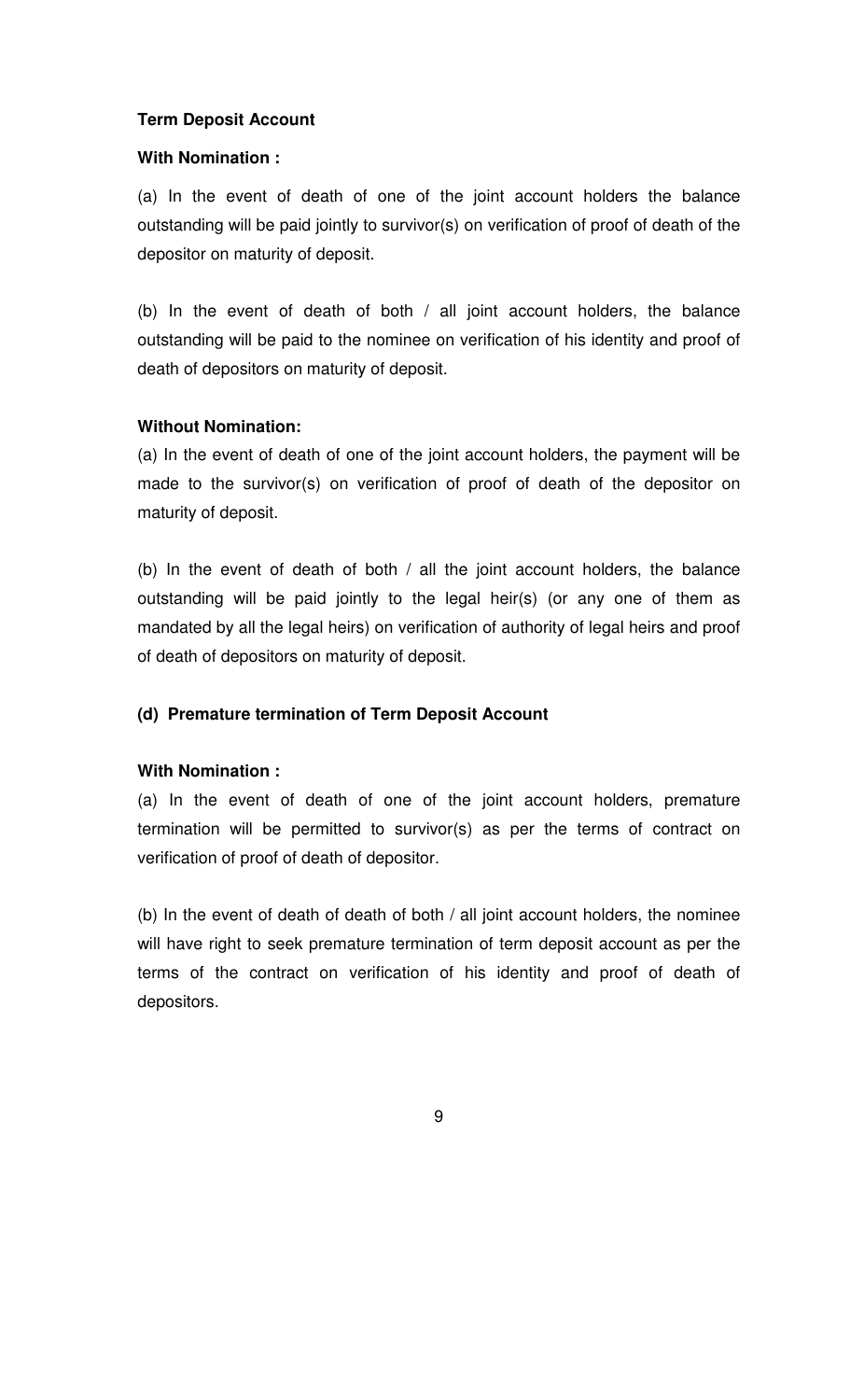#### **Without Nomination**

(a) In the event of death of one of the joint account holders, premature termination will be permitted to survivor(s) as per the terms of contract on verification of proof of death of depositor.

(b) In the event of death of both / all the account holders, premature termination will be permitted against joint request by all legal heirs of the deceased (or any one of them as mandated by all the legal heirs) as per the terms of contract on verification of authority of legal heirs and proof of death of depositors.

#### **4. Joint Account with mandate "Former or Survivor" / "Latter or Survivor" - with or without nomination:**

#### **Savings Account / Current Account**

#### **With Nomination:**

(a) In the event of death of former/latter, the balance outstanding will be paid to survivor on verification of proof of death of depositor

(b) In the event of death of both the depositors the balance outstanding will be paid to the nominee on verification of his identity and proof of death of the depositors.

#### **Without Nomination:**

(a) In the event of death of former / latter as the case may be the balance outstanding will be paid to the survivor on verification of proof of death of the depositor.

(b) In the event of death of both the joint account holders, the balance outstanding will be paid to legal heirs (or any one of them as mandated by all the legal heirs) on verification of authority of legal heirs and proof of death of depositors.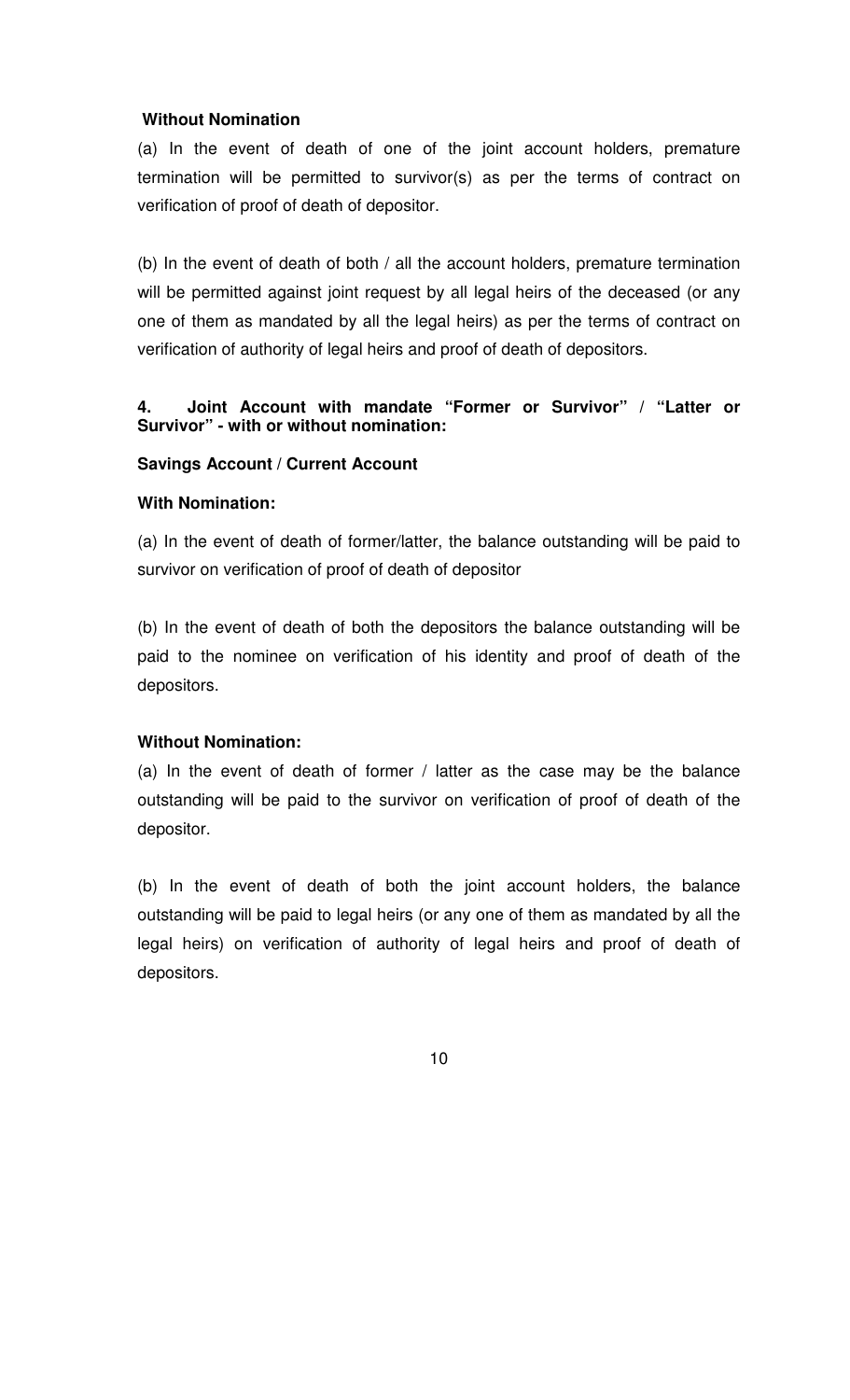#### **Term Deposit Account**

#### **With Nomination:**

(a) In the event of death of former/latter, the balance outstanding will be paid to the survivor on verification of proof of death of the depositor on maturity of deposit.

(b) In the event of death of both / all account holders the balance outstanding will be paid to the nominee on verification of his identity and proof of death of depositors on maturity of deposit.

#### **Without Nomination:**

(a) In the event of death of Former / Latter depositor as the case may be, the balance outstanding will be paid to the survivor on verification of proof of death of the depositor on maturity of deposit.

(b) In the event of death of both the joint account holders, the balance outstanding will be paid to legal heirs (or any one of them as mandated by all the legal heirs) on verification of authority of legal heirs and proof of death of depositors.

#### **Premature termination of Term Deposit Account**

#### **With Nomination:**

(a) In the event of death of former/latter, the survivor will have the right to seek premature termination of term deposit account as per the terms of contract on verification of proof of death of the depositor.

(b) In the event of death of both the depositors the nominee will have right to seek premature termination of term deposit account as per the terms of contract on verification of his identity and proof of death of depositors.

#### **Without Nomination**

(a) In the event of death of former / latter depositor as the case may be premature termination of the deposit will be allowed against request from surviving depositor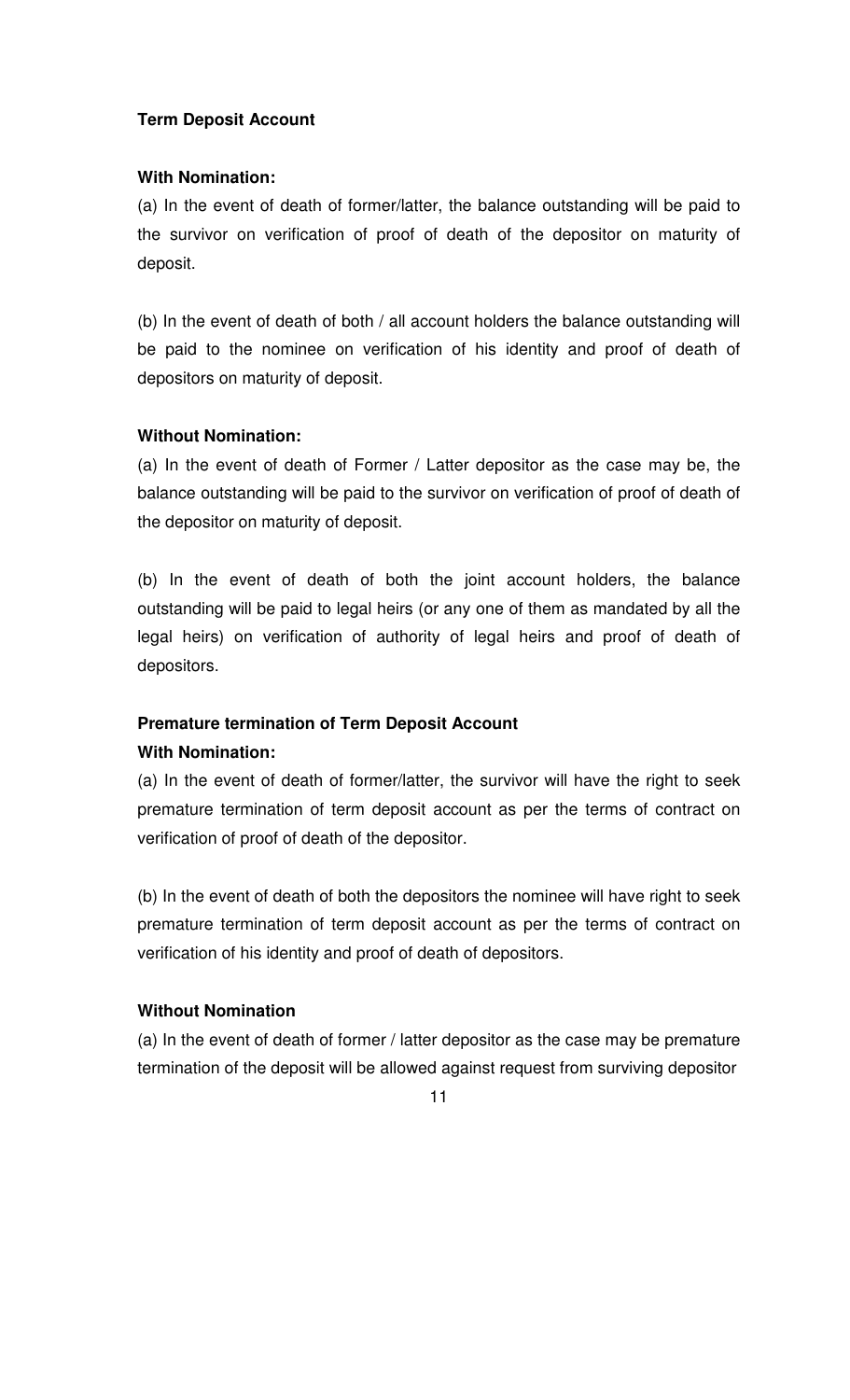as per the terms of the contract on verification of the proof of the death of the depositor.

(b) In the event of death of both the joint account holders, the legal heirs (or any one of them as mandated by all the legal heirs) will have the right to seek premature termination of term deposit account as per the terms of contract on verification of authority of legal heirs and proof of death of depositors.

Note: Claim specific actions / steps to be taken for settlement in respect of different accounts / facilities are illustrated in the tabulated form in the annexure.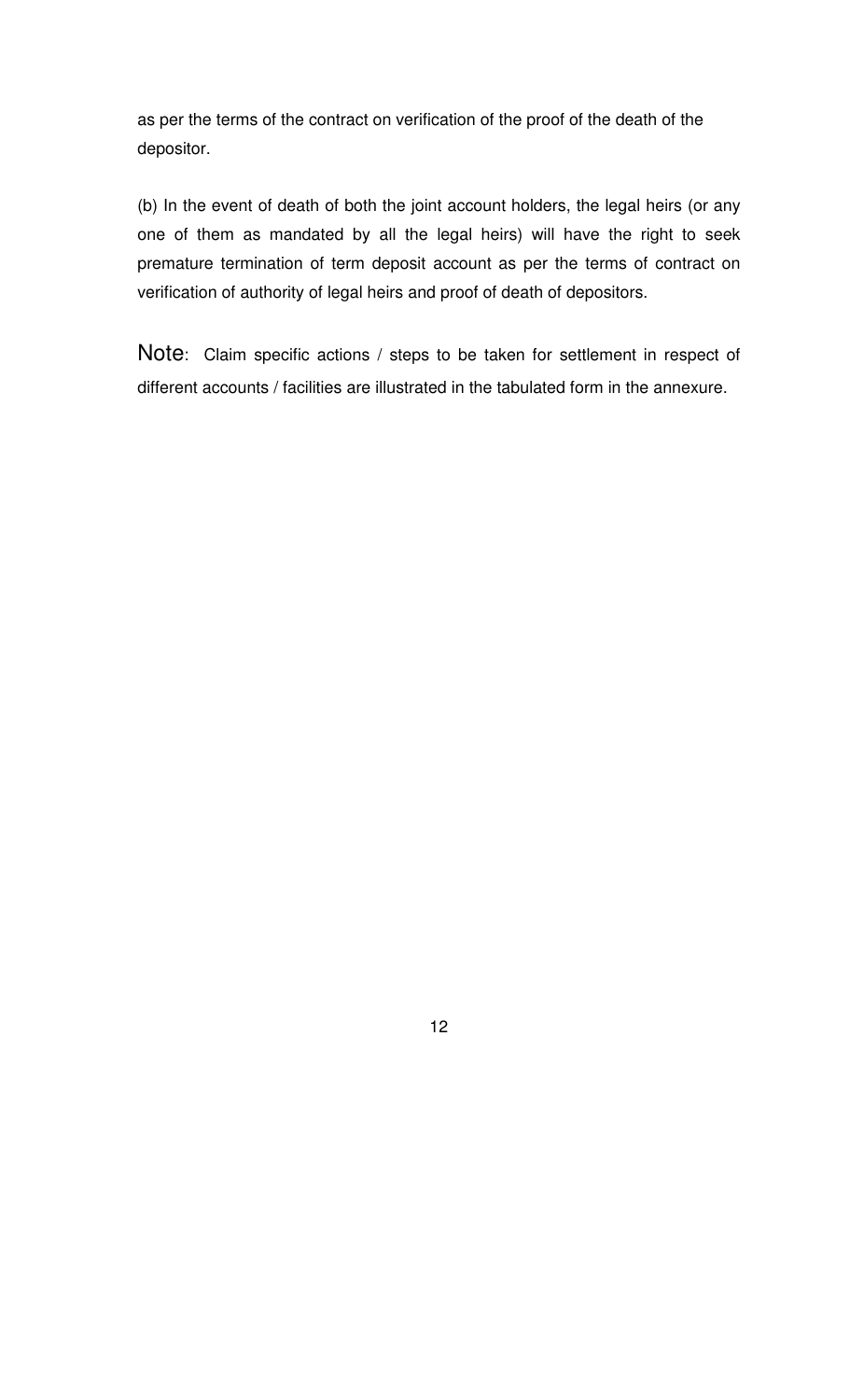### **5. Some clarifications regarding Provisions in Nomination Rules**

#### **The Banking Companies (Nomination) Rules, 1985 have been framed in terms of Sections 45 ZA to 45 ZF of the Banking Regulation Act, 1949.**

#### **1. Deposit Accounts**

(i) Nomination facility is intended only for individuals including a sole proprietary concern.

(ii) There cannot be more than one nominee in respect of single / joint deposit account.

(iii) Banks may allow variation/cancellation of a subsisting nomination by all the surviving depositor(s) acting together. This is also applicable to deposits having operating instructions "Either or Survivor".

(iv) It may be noted that in the case of a joint deposit account the nominee's right arises only after the death of all the depositors.

\*\*\*\*\*\*\*\*\*\*\*\*\*\*\*\*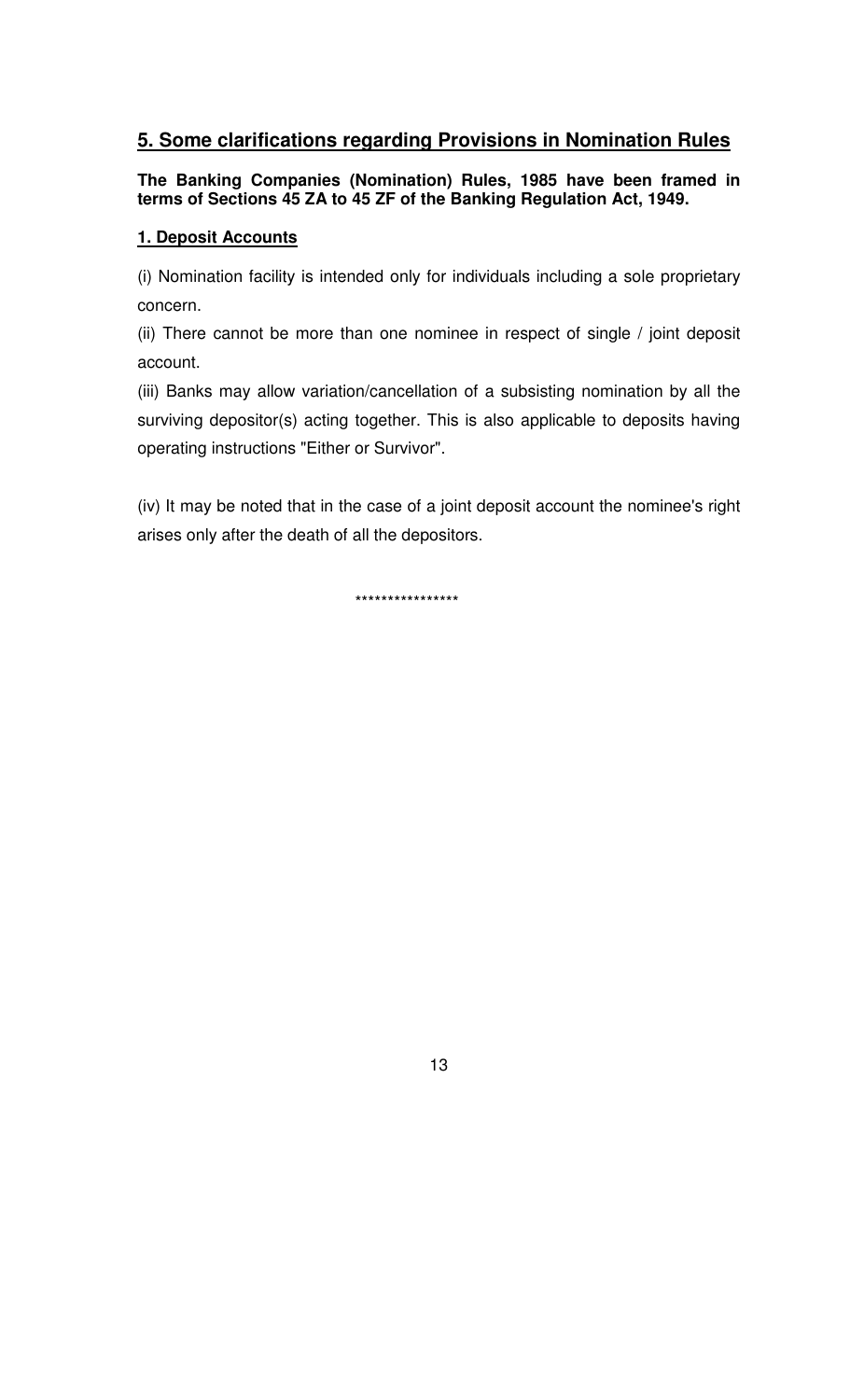# **I. Documentation**

Documents which are required to be submitted along with the claim form:

- 1. Proof of death of depositor(s) or hirer(s).
- 2. Proof of identification of nominee(s) wherever applicable such as Ration Card, Election ID Card, PAN Card or Passport or any other satisfactory proof of identification acceptable to the bank or proof of authority of legal heir(s) wherever applicable.

(a) Member Bank should exercise due care and caution in ascertaining the identity of the survivor(s)/nominee and the fact of death of the account holder, through appropriate documentary evidence;

(b) It should be made clear to the survivor(s)/nominee that he / they would be receiving the payment from the member bank as a trustee of the legal heirs of the deceased depositor, i.e., such payment to him / them shall not affect the right or claim which any person may have against the survivor(s)/nominee to whom the payment is made.

(c) It may be noted that since payment made to the survivor(s) / nominee, subject to the foregoing conditions, would constitute a full discharge of the bank's liability, insistence on production of legal representation in such cases is superfluous and unwarranted and it would only serve to cause avoidable inconvenience to the survivor(s)/nominee. In such case, therefore, while making payment to the survivor(s)/nominee of the deceased depositor, the member bank should not insist on production of succession certificate, letter of administration or probate, etc., or obtain any bond of indemnity or surety from the survivor(s)/nominee, **irrespective of the amount** standing to the credit of the deceased account holder.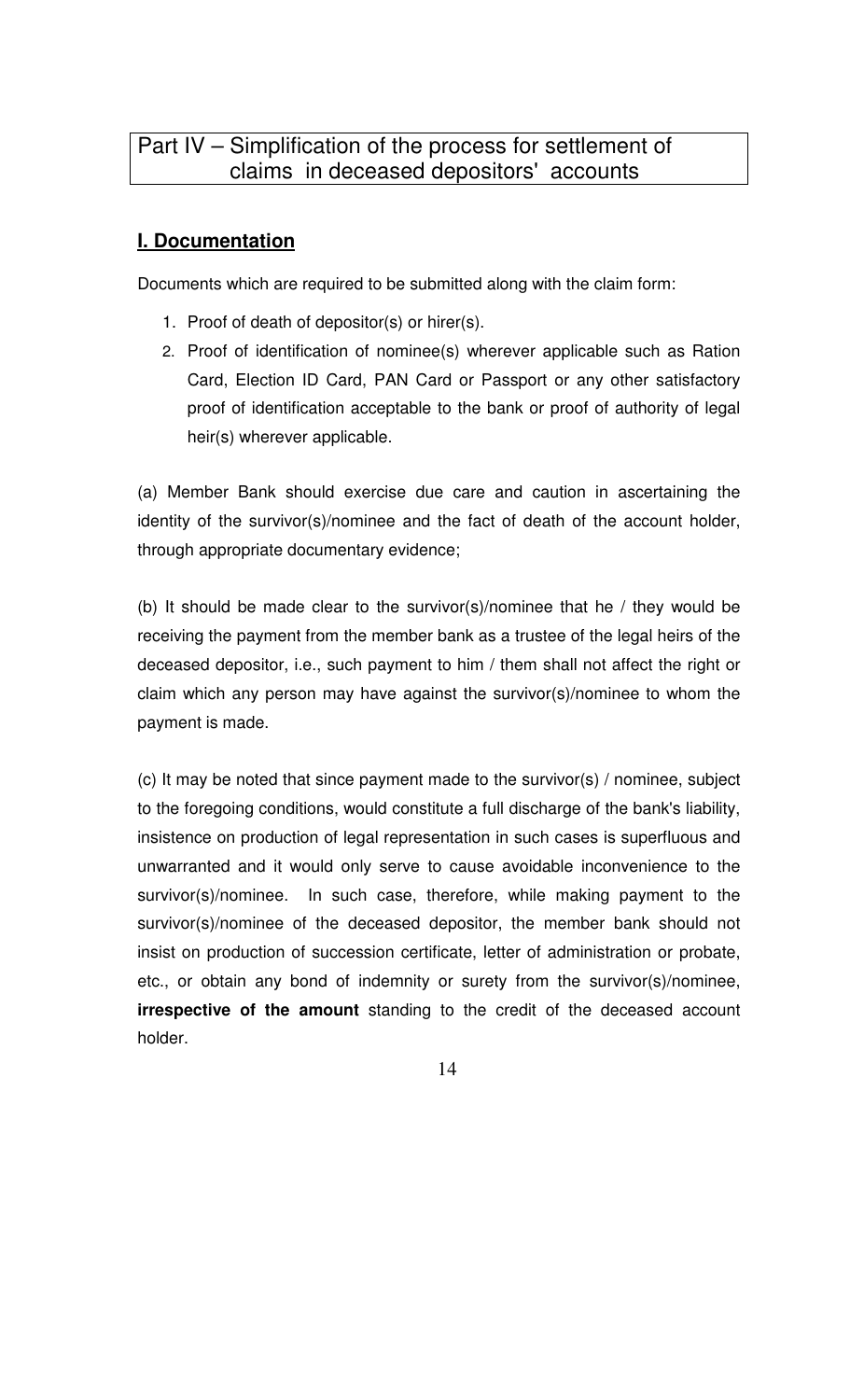(d) In case where the deceased depositor had not made any nomination or for the accounts other than those styled as "either or survivor" (such as single or jointly operated accounts), **member banks may adopt a simplified procedure for repayment to legal heir(s) of the depositor keeping in view the imperative need to avoid inconvenience and undue hardship to the common person. In this context, member bank will, keeping in view its risk management systems, fix a minimum threshold limit, for the balance in the account of the deceased depositors, up to which claims in respect of the deceased depositors would be settled without insisting on production of any documentation other than a letter of indemnity.** 

#### **II. Time Norms for settlement of claims**

Member Bank will settle the claims in respect of deceased depositors and release payments to survivor(s) / nominee in case of accounts with survivor / nominee within a period not exceeding 15 days from the date of receipt of the claim subject to the production of proof of death of the depositor and suitable identification of the claimant(s) to the member bank's satisfaction. In the case of accounts without survivor / nominee clause the claim should be settled within 1 month from the date on which the requisite documents have been submitted.

#### **III. Competent authority for settlement of claims :**

Keeping in view the objective of settling the claims within a period not exceeding 15 days from the receipt of the claim and the risk management policy, member banks may specify clearly monetary limits for different levels of officers for settlement of claims.

#### **IV. Premature termination of Term Deposit Accounts and payment of interest / other issues relating to Term Deposit Account**

(a) In the case of term deposits, member banks are advised to incorporate a clause in the account opening form itself to the effect that in the event of the death of the depositor(s), premature termination of term deposits would be allowed. The conditions subject to which such premature withdrawal would be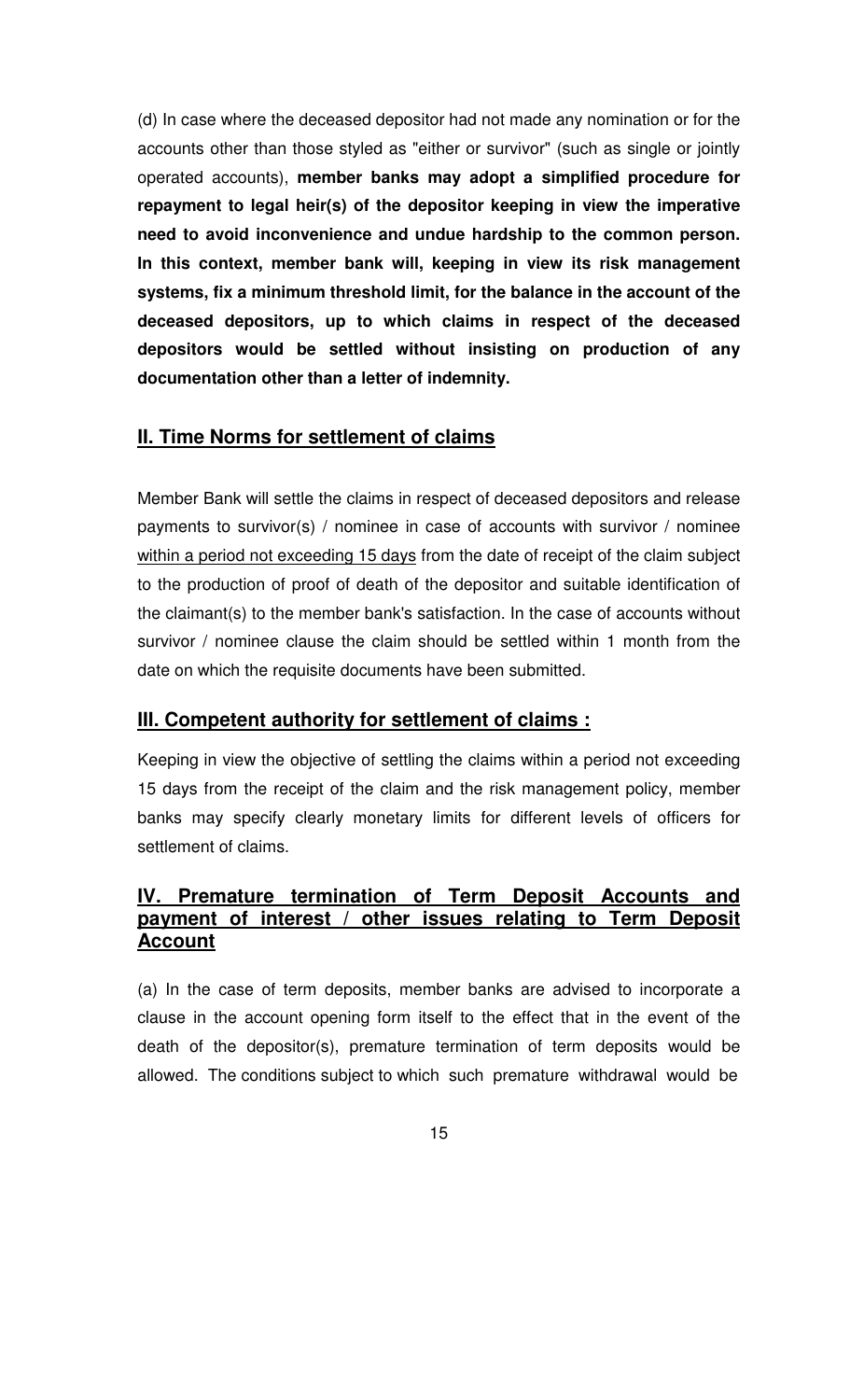permitted may also be specified in the account opening form. **Such premature withdrawal would not attract any penal charge.** 

(b) Payment of interest in case of term deposit accounts of deceased depositor(s)

**In case of a term deposit** standing in the name/s of –

- (1) a deceased individual depositor, or
- (2) two or more joint depositors, where one of the depositors has died, interest shall be paid in the manner indicated below

#### **(i) on the maturity of the deposit:**

at the contracted rate.

#### **(ii) In case of premature withdrawal i.e., in the event of the payment of deposit being claimed before the maturity date :**

the bank will pay interest at applicable rate with reference to the period for which the deposit has remained with the bank without charging penalty.

#### **(iii) In case of deposit being claimed after the date of maturity :**

Payment of interest on matured deposits is left to the discretion of individual banks subject to their Board laying down a transparent policy in this regard.

#### **(c) Splitting of Term Deposit**

If, on request from the claimant/s, the member bank agrees to split the amount of term deposit and issues two or more receipts individually in the names of the claimant/s, it shall not be construed as premature withdrawal of the term deposit, provided the period and aggregate amount of the deposit do not undergo any change.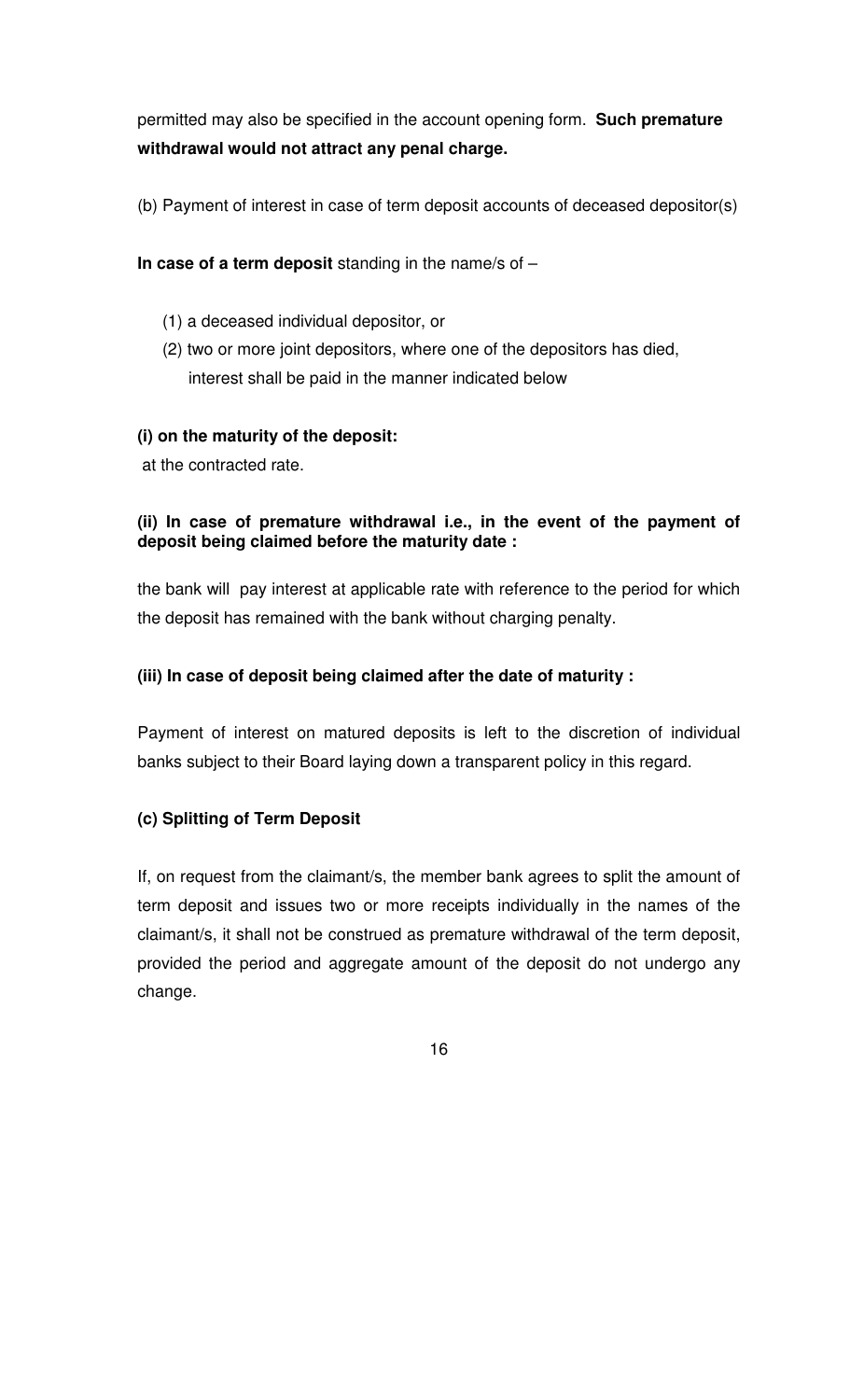# **VI. Treatment of flows in the name of the deceased depositor**

In order to avoid hardship to the survivor(s) / nominee of a deposit account, member banks may obtain appropriate agreement / authorization from the survivor(s) / nominee with regard to the treatment of pipeline flows in the name of the deceased account holder. In this regard, member banks could consider adopting either of the following two approaches:

• The bank could be authorized by the survivor(s) / nominee of a deceased account holder to open an account styled as 'Estate of Shri <sub>1</sub>, the Deceased' where all the pipeline flows in the name of the deceased account holder could be allowed to be credited, provided no withdrawals are made.

#### OR

• The bank could be authorized by the survivor(s) / nominee to return the pipeline flows to the remitter with the remark "Account holder deceased" and to intimate the survivor(s) / nominee accordingly. The survivor(s)  $/$ nominee / legal heir(s) could then approach the remitter to effect payment through a negotiable instrument or through ECS transfer in the name of the appropriate beneficiary.

------- X ------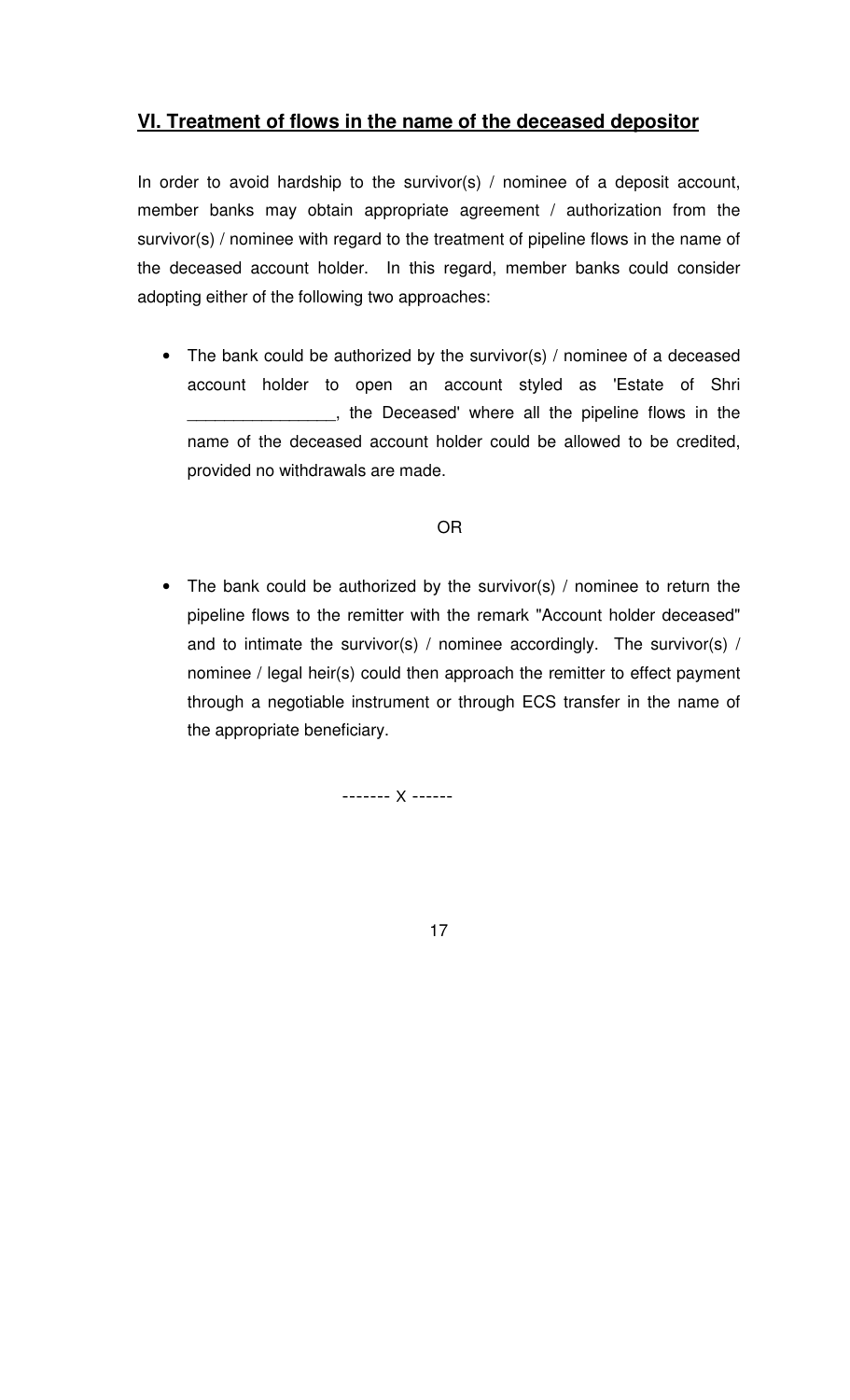# Part III – Settlement of claims in various types of accounts / **Facilities**

# **1. With Nomination**

| Sr.<br>No. | <b>Nature of</b><br><b>Account</b>    | <b>Single</b><br><b>Depositor</b>          | Joint A/c<br>(operated<br>jointly)                                                                                                                        | Joint A/c<br>(Either or<br>Survivor)                                                                               | Joint A/c<br>(Former /<br><b>Latter or</b><br>Survivor)                                                                   | JJoint A/c<br>(Anyone<br>or<br>Survivors)                                                                                  |
|------------|---------------------------------------|--------------------------------------------|-----------------------------------------------------------------------------------------------------------------------------------------------------------|--------------------------------------------------------------------------------------------------------------------|---------------------------------------------------------------------------------------------------------------------------|----------------------------------------------------------------------------------------------------------------------------|
| A          | Savings /<br>Current<br>A/c           | <b>Nominee</b>                             | I. On death<br>of one<br>depositor-<br>Legal<br><b>Heirs of</b><br>deceased<br>÷<br><b>survivors</b><br>II. On<br>death of all<br>depositors<br>- Nominee | I. On death<br>of one<br>$depositor -$<br><b>Survivor</b><br>II. On<br>death of<br>both<br>depositors<br>- Nominee | I. On death<br>of Former /<br>Latter $-$<br><b>Survivor</b><br>II. On<br>death of<br>both<br>depositors<br><b>Nominee</b> | 1. On<br>death of<br>one or<br>more<br>depositor/s<br>Survivor/s<br>II. On<br>death of all<br>depositors<br><b>Nominee</b> |
| <b>B.</b>  | Term<br>Deposit<br>Account            | - do -<br>(on<br>maturity of<br>deposit)   | - do -<br>(on<br>maturity of<br>deposit)                                                                                                                  | - do -<br>(on<br>maturity of<br>deposit)                                                                           | - do -<br>(on<br>maturity of<br>deposit)                                                                                  | - do -<br>$($ on<br>maturity of<br>deposit)                                                                                |
| C.         | Prematur<br>e<br>withdrawa<br>I of FD | - do -<br>(As per<br>terms of<br>contract) | - do -<br>(As per<br>terms of<br>contract)                                                                                                                | - do -<br>(As per<br>terms of<br>contract)                                                                         | - do -<br>(As per<br>terms of<br>contract)                                                                                | - do -<br>(As per<br>terms of<br>contract)                                                                                 |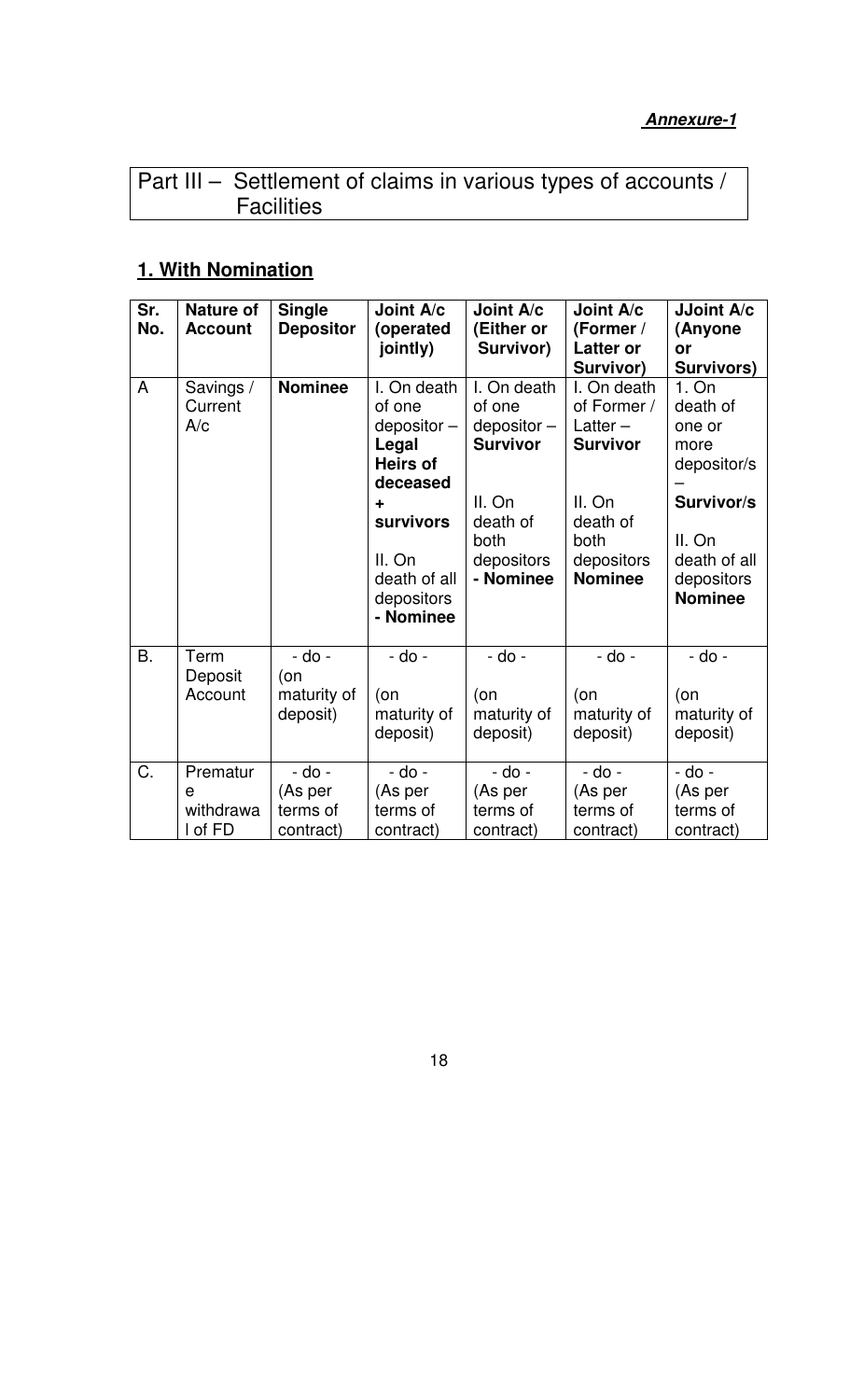# **2. Without Nomination**

| Sr.<br>No. | <b>Nature of</b><br><b>Account</b> | <b>Single</b><br><b>Depositor</b>                  | Joint A/c<br>(operated<br>jointly)                                                                                                                                                              | Joint A/c<br>(Either or<br>Survivor)                                                                     | Joint A/c<br>(Former /<br><b>Latter or</b><br>Survivor)                                                  | JJoint A/c<br>(Anyone<br>or<br>Survivors)                                                                                                                                                                  |
|------------|------------------------------------|----------------------------------------------------|-------------------------------------------------------------------------------------------------------------------------------------------------------------------------------------------------|----------------------------------------------------------------------------------------------------------|----------------------------------------------------------------------------------------------------------|------------------------------------------------------------------------------------------------------------------------------------------------------------------------------------------------------------|
| A          | Savings /<br>Current<br>A/c        | Legal<br>Heirs or<br>person<br>mandated<br>by them | I. On death<br>of one<br>$depositor -$<br>Legal<br><b>Heirs of</b><br>deceased<br>٠<br><b>survivors</b><br>II. On<br>death of all<br>depositors<br>- Legal<br>heirs of all<br>the<br>depositors | Survivor<br>II. On<br>death of<br>both the<br>depositors<br>- Legal<br>heirs of all<br>the<br>depositors | Survivor<br>II. On<br>death of<br>both the<br>depositors<br>- Legal<br>heirs of all<br>the<br>depositors | I. On death<br>of one or<br>more<br>depositor/s<br>- Legal<br><b>Heirs of</b><br>deceased<br>÷<br><b>survivors</b><br>II. On<br>death of all<br>depositors<br>- Legal<br>heirs of all<br>the<br>depositors |
| <b>B.</b>  | Term<br>Deposit<br>Account         | $-do -$<br>(on<br>maturity of<br>deposit)          | $-do -$<br>(on<br>maturity of<br>deposit)                                                                                                                                                       | - do -<br>(on<br>maturity of<br>deposit)                                                                 | - do -<br>(on<br>maturity of<br>deposit)                                                                 | $-do -$<br>(on<br>maturity of<br>deposit)                                                                                                                                                                  |
| C.         | Premature<br>withdrawal<br>of FD   | $-do -$<br>(As per<br>terms of<br>contract)        | $-do -$<br>(As per<br>terms of<br>contract)                                                                                                                                                     | - do -<br>(As per<br>terms of<br>contract)                                                               | $-do -$<br>(As per<br>terms of<br>contract)                                                              | $-do -$<br>(As per<br>terms of<br>contract)                                                                                                                                                                |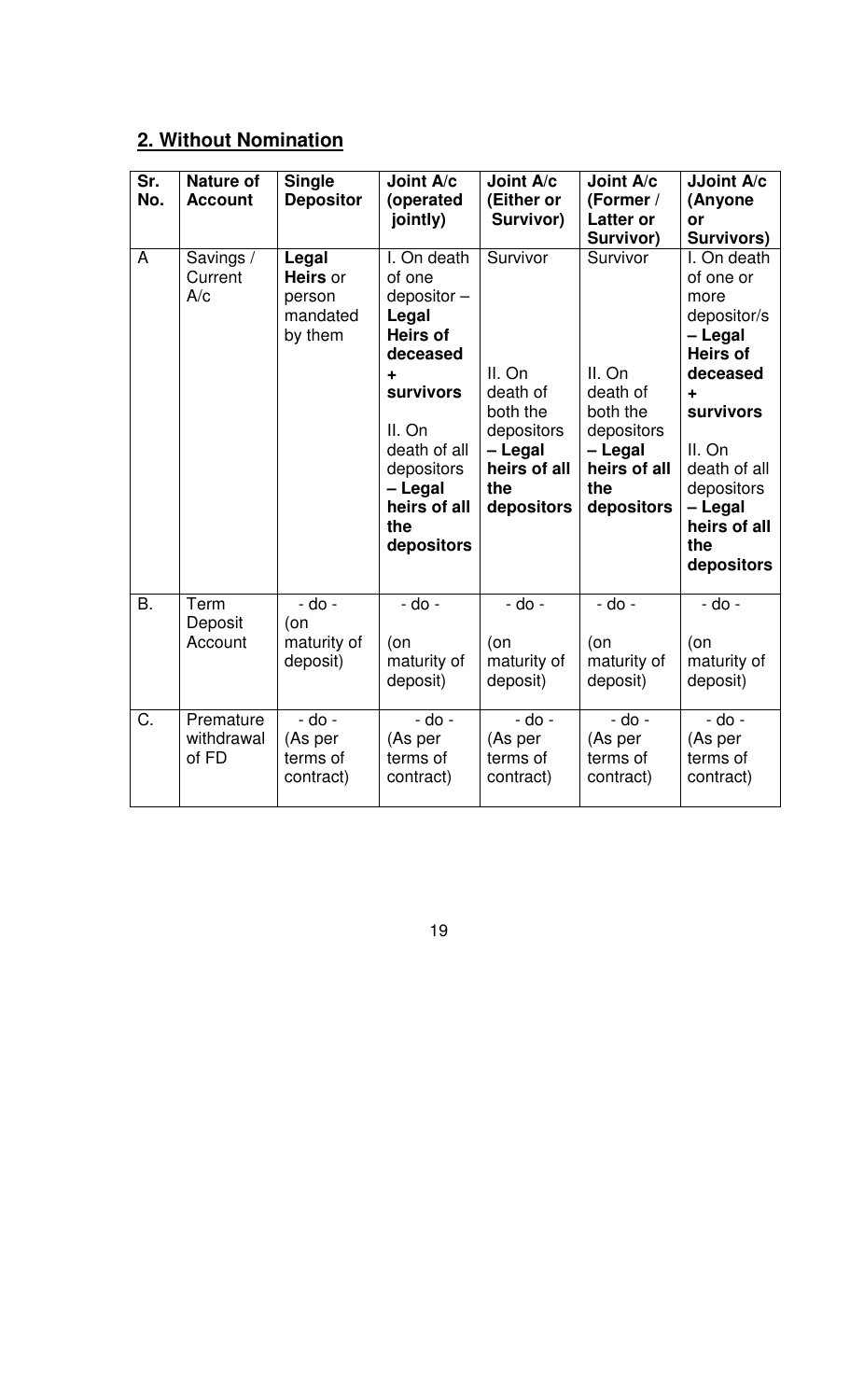# **3. Illustrations on joint accounts**

| A. VOIIIL DUPOSIL AUUURIILS (WILHOUL HUIHIHULIUH) |                                          |                                              |  |  |  |
|---------------------------------------------------|------------------------------------------|----------------------------------------------|--|--|--|
| <b>Deposit Account of</b>                         | <b>With survivor clause</b>              | <b>Without survivor clause</b>               |  |  |  |
| $A + B$<br>A dies                                 | B can operate                            | $B +$ Legal heirs of A                       |  |  |  |
| Both $A + B$ die                                  | Legal heirs of $A +$ Legal<br>heirs of B | Legal heirs of $A + Legal$<br>heirs of B     |  |  |  |
| $A + B + C$<br>A dies                             | $B + C$ can operate                      | $B + C +$ Legal heirs of A                   |  |  |  |
| $A + B$ die                                       | C can operate                            | $C +$ Legal heirs of A +<br>Legal heirs of B |  |  |  |
| $A + B + C$ die                                   | Legal heirs of all                       | Legal heirs of all                           |  |  |  |

#### **A. Joint Deposit Accounts (without nomination)**

#### **B. Joint Deposit Accounts (with nomination)**

| <b>Deposit Account of</b> | <b>With survivor clause</b> | <b>Without survivor clause</b>               |
|---------------------------|-----------------------------|----------------------------------------------|
| $A + B$                   |                             |                                              |
| A dies                    | B can operate               | $B +$ Legal heirs of A                       |
| Both $A + B$ die          | Nominee                     | Nominee                                      |
| $A + B + C$               |                             |                                              |
| A dies                    | $B + C$ can operate         | $B + C +$ Legal heirs of A                   |
| $A + B$ die               | C can operate               | $C +$ Legal heirs of A +<br>Legal heirs of B |
| $A + B + C$ die           | Nominee                     | Nominee                                      |

\*\*\*\*\*\*\*\*\*\*\*\*\*\*\*\*\*\*\*\*\*\*\*\*\*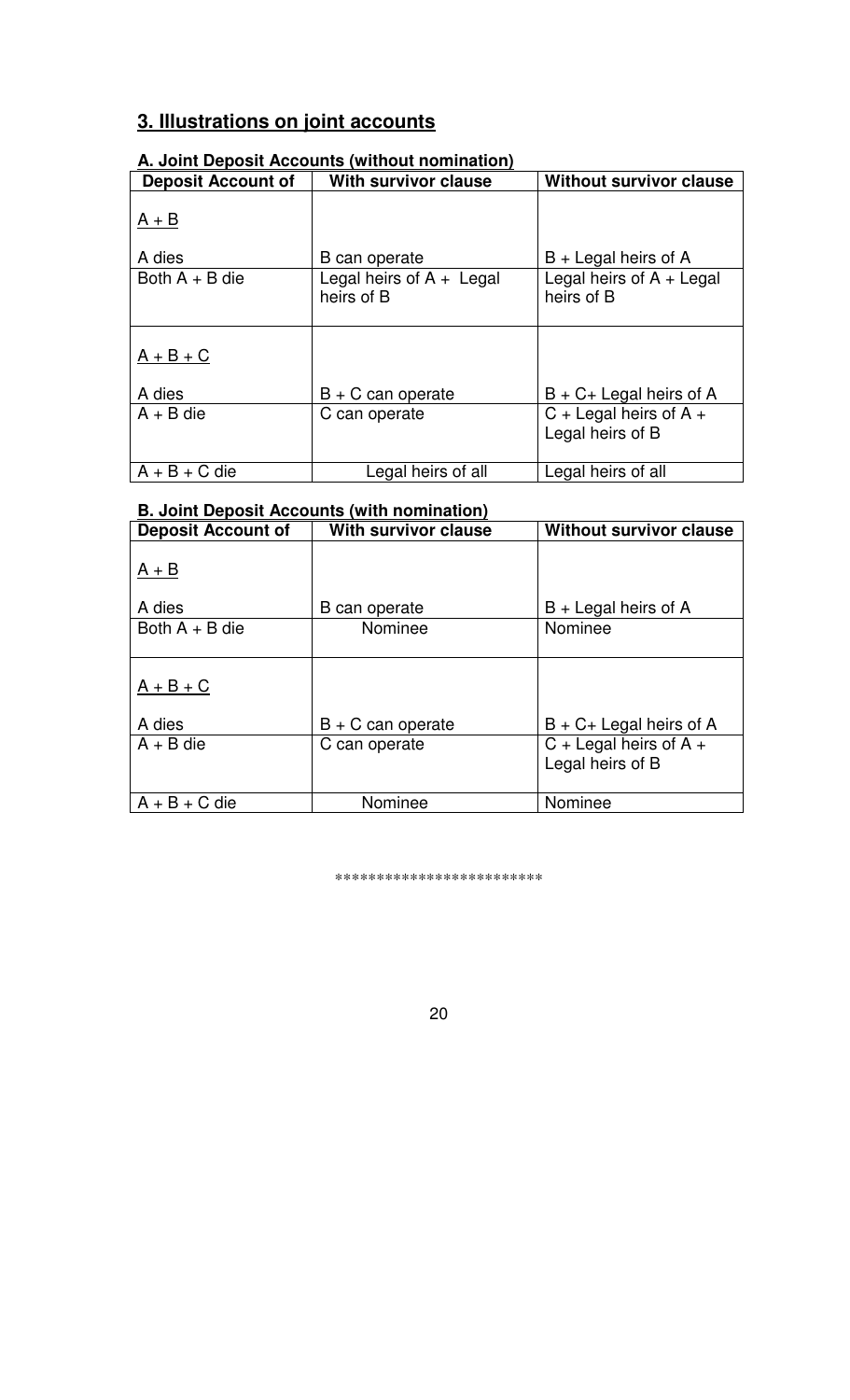# **Settlement of Claims in respect of Deceased Depositors**

# **Check-list of Documents**

| Claims                                                                                                                   | Document obtained:<br>Yes/No |
|--------------------------------------------------------------------------------------------------------------------------|------------------------------|
| 1. Accounts with Nomination clause:                                                                                      |                              |
| (i) Application for Deceased Claim from<br>Nominee/ Guardian of nominee<br>(Annexure-3)                                  |                              |
| (ii) Copy of Death Certificate (Verified with<br>original)                                                               |                              |
| (iii) Identify proof (as defined in Part-IV)                                                                             |                              |
| 2. Joint Accounts with Either or Survivor clause:                                                                        |                              |
| (i) Application for Deceased Claim from<br>Survivor(s) (Annexure-3)                                                      |                              |
| (ii) Copy of Death Certificate (Verified with<br>original)                                                               |                              |
| 3. For cases other than Nomination/Joint<br><b>Accounts with survivor clause:</b><br>(For amounts up to threshold limit) |                              |
| (i) Application for Deceased Claim (Annexure<br>$-4)$                                                                    |                              |
| (ii) Copy of Death Certificate                                                                                           |                              |
| (iii) Letter of Indemnity signed by claimant(s)<br>(Annexure -5)                                                         |                              |
| 4. RECEIPT (Annexure -6)                                                                                                 |                              |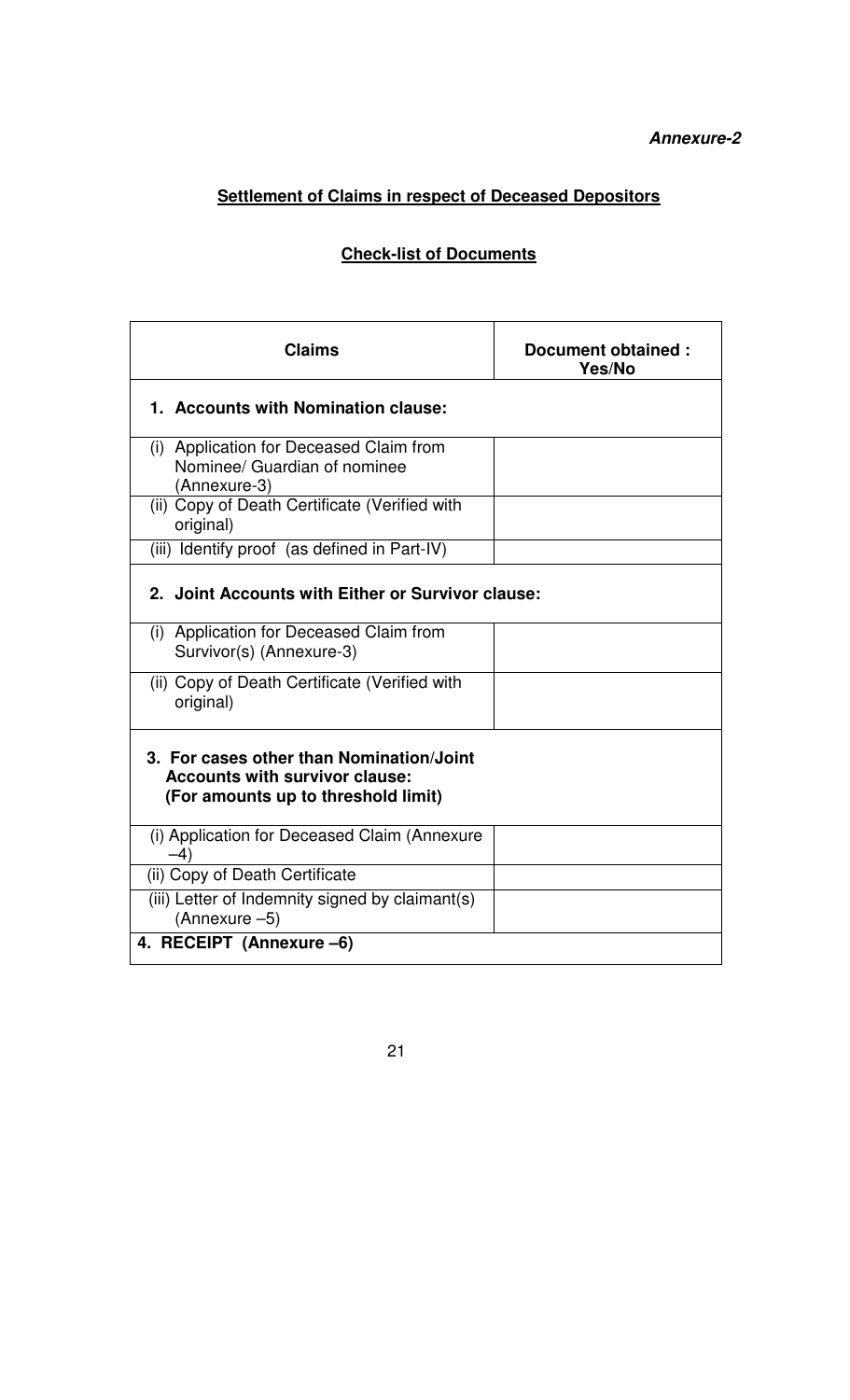#### **Annexure - 3**

#### **Application for Deceased claim**

**(To be used when account has nomination or is a joint account with survivor clause)** 

#### **From**

\_\_\_\_\_\_\_\_\_\_\_\_\_\_\_\_\_\_\_ \_\_\_\_\_\_\_\_\_\_\_\_\_\_\_\_\_\_\_

\_\_\_\_\_\_\_\_\_\_\_\_\_\_\_\_\_\_\_

**To** 

The Branch Manager, …….. Bank

**Example 1** 

**Dear Sir,** 

Re: **Deceased Account Late Shri/Smt…………………….. Account No(s)……………** 

I/We advise the demise of Shri/Smt. \_\_\_\_\_\_\_\_\_\_\_\_\_\_\_\_\_\_. He/She holds the above account(s) at your branch. The account is in the name(s) of: \_\_\_\_\_\_\_\_\_\_\_\_\_\_\_\_\_\_\_\_\_\_\_\_\_\_\_\_\_\_\_\_\_\_\_\_\_\_\_\_\_\_\_\_\_\_\_\_\_\_\_\_\_\_\_\_\_\_\_\_\_.

#### **A. In case of Nomination**

I,…………………………………………………son/daughter of Shri……………….. …………………………..residing at ………………………………………………….

…………………………………………………………………………………… am

- (i) the registered nominee in the above account(s).<br>(ii) the person authorized to receive payment on bel
	- the person authorized to receive payment on behalf of Master / Miss ………………………………….. who is the nominee in the above account(s) and is a minor as on the date of this claim.

Please settle the balance in the account in the name of the nominee. I/we receive the payment as trustee(s) of the legal heirs of the deceased.

#### **B. In the case of joint account**

I/We Request you to delete the name of deceased person and continue the account in my /our name(s) with same mode of operations.

I/We submit photocopy of the following document(s) together with originals. Please return the original to us after verification.

Death Certificate issued by Identity proof (required in nomination cases)

Place: Yours faithfully,

Date:

(Claimant(s))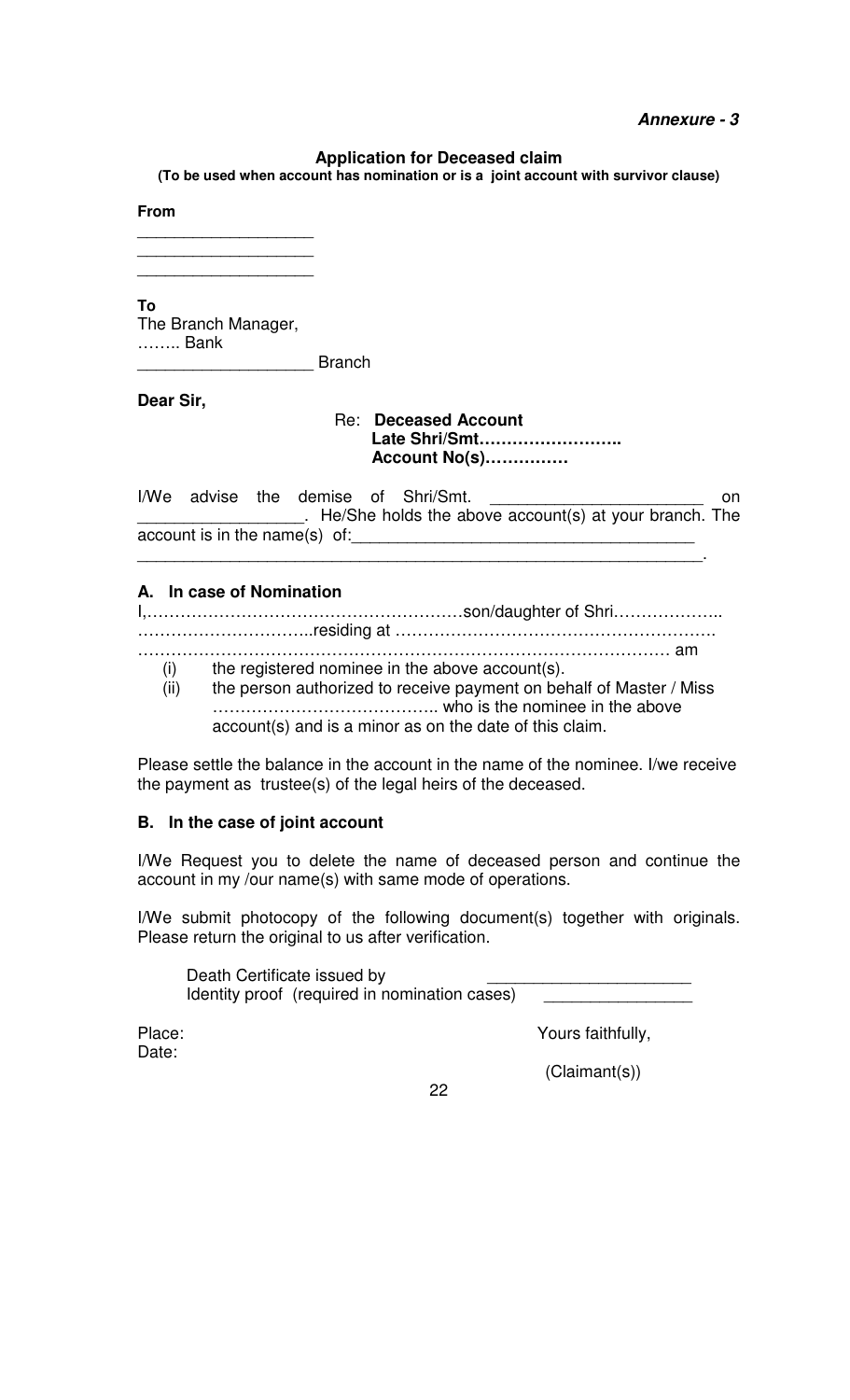#### **Application for Deceased claim**

 **(To be used for cases other than Nomination / joint account with survivor clause)** 

**From** 

\_\_\_\_\_\_\_\_\_\_\_\_\_\_\_\_\_\_\_ \_\_\_\_\_\_\_\_\_\_\_\_\_\_\_\_\_\_\_

\_\_\_\_\_\_\_\_\_\_\_\_\_\_\_\_\_\_\_

**To** 

The Branch Manager …………… Bank

**E**ranch

**Dear Sir,** 

Re: **Deceased Account Late Shri/Smt…………………….. Account No(s)……………** 

I/We advise the demise of Shri/Smt. \_\_\_\_\_\_\_\_\_\_\_\_\_\_\_\_\_\_\_\_\_\_\_\_\_\_\_\_\_\_\_\_ on . He/She holds the above account(s) at your branch. The account(s) is/are in the name of:

I/We lodge my/our claim for the balances with accrued interest lying to the credit of the above named deceased who died intestate. I / we am / are the legal heirs of the above named deceased and lodge my/our claim for payment as per the bank's rules and discretion. The relevant information about the deceased and the legal heirs are as under.

1. Names in full of the parents of the deceased:

Father:\_\_\_\_\_\_\_\_\_\_\_\_\_\_\_\_\_\_\_\_\_\_\_\_\_\_\_\_\_\_\_\_\_\_\_\_\_\_\_\_\_\_\_\_\_\_\_\_\_\_\_\_\_\_\_\_\_\_

Mother:\_\_\_\_\_\_\_\_\_\_\_\_\_\_\_\_\_\_\_\_\_\_\_\_\_\_\_\_\_\_\_\_\_\_\_\_\_\_\_\_\_\_\_\_\_\_\_\_\_\_\_\_\_\_\_\_\_\_

- 2. Religion of the deceased:
- 3. Details of living (i) Husband (ii) Wife (iii) Children (iv) Father (v) Mother (vi) Brothers (vii) Sisters (viii) Grand Children. If Hindu Joint Family, the name and address of the Karta and Co-parceners with their respective ages.

|           | <b>Full Name/Address Occupation</b> | <b>Relationship with</b><br><b>Deceased</b> | Age |
|-----------|-------------------------------------|---------------------------------------------|-----|
| (i<br>(ii |                                     |                                             |     |
| (iii)     |                                     |                                             |     |
| (iv<br>(v |                                     |                                             |     |
| 'vi       |                                     |                                             |     |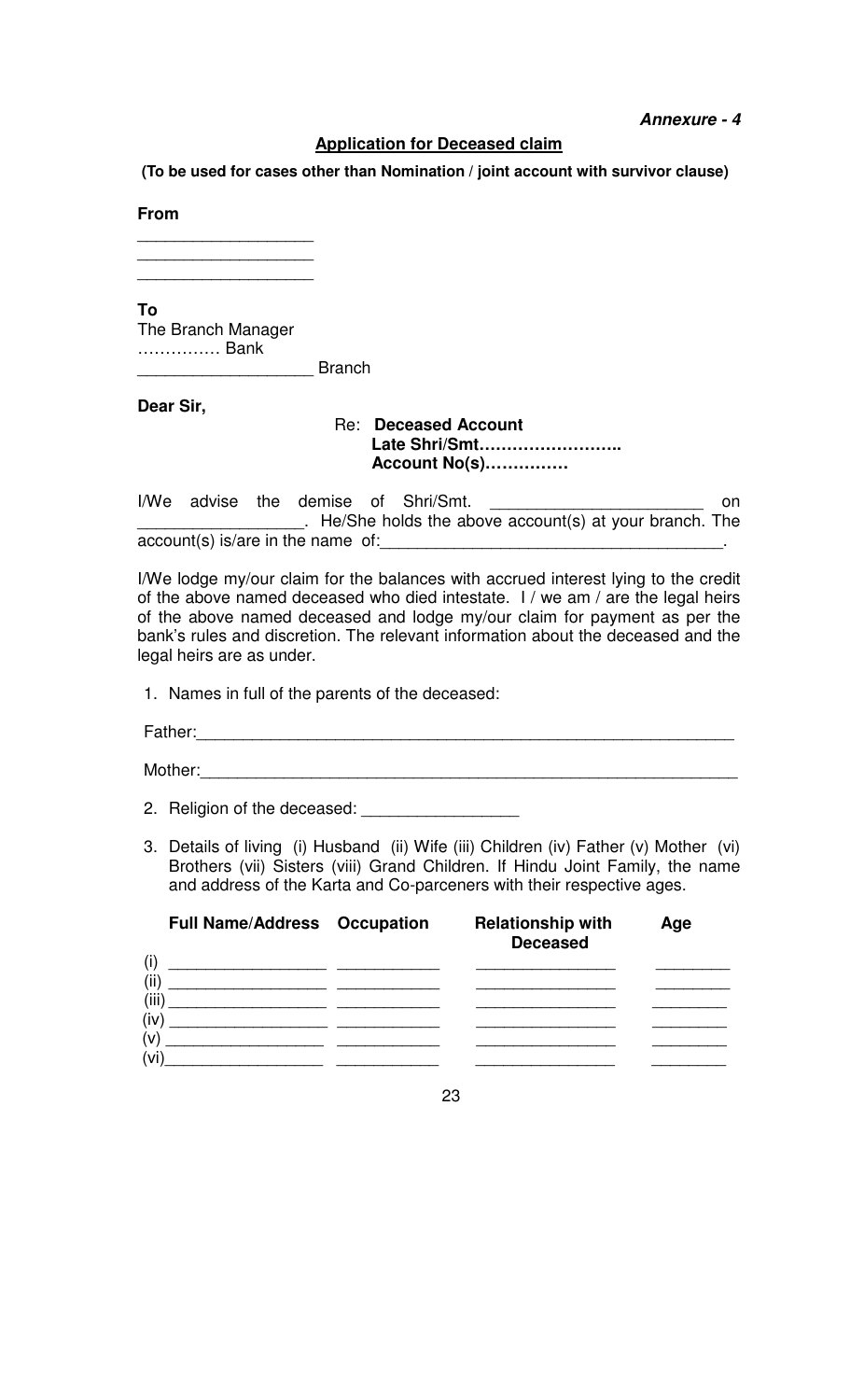**(Annexure – 4: Page2)** 

| 4. Name or Names of the<br>Guardian/s of the minor<br>Children of the Depositor<br>(a) Whether Natural<br>Guardian<br>(b) Whether Guardian<br>appointed by a Court |  |
|--------------------------------------------------------------------------------------------------------------------------------------------------------------------|--|
| of Law in India. If so,<br>attach a certified copy<br>or duly attested copy of<br>such Order<br>(c) In whose custody the<br>Minor/Minors is / are?                 |  |
| 5. Claimant/s name/s<br>and address in full                                                                                                                        |  |
| (۱)                                                                                                                                                                |  |

I/We submit the following documents. Please return the original death certificate to us after verification:

- 1. Death Certificate (Original + 1 photocopy) issued by: \_\_\_\_\_\_\_\_\_\_
- 2. Letter of Indemnity

We request you to pay the balance amount lying to the credit of the above named deceased to …………………………………….on my/our behalf.

I/We hereby solemnly affirm that the above statements are true and correct to the best of my/our knowledge and belief.

Place: Yours faithfully,

Date : Signature of Claimant(s)

(i) Name of Claimant **Address** Signature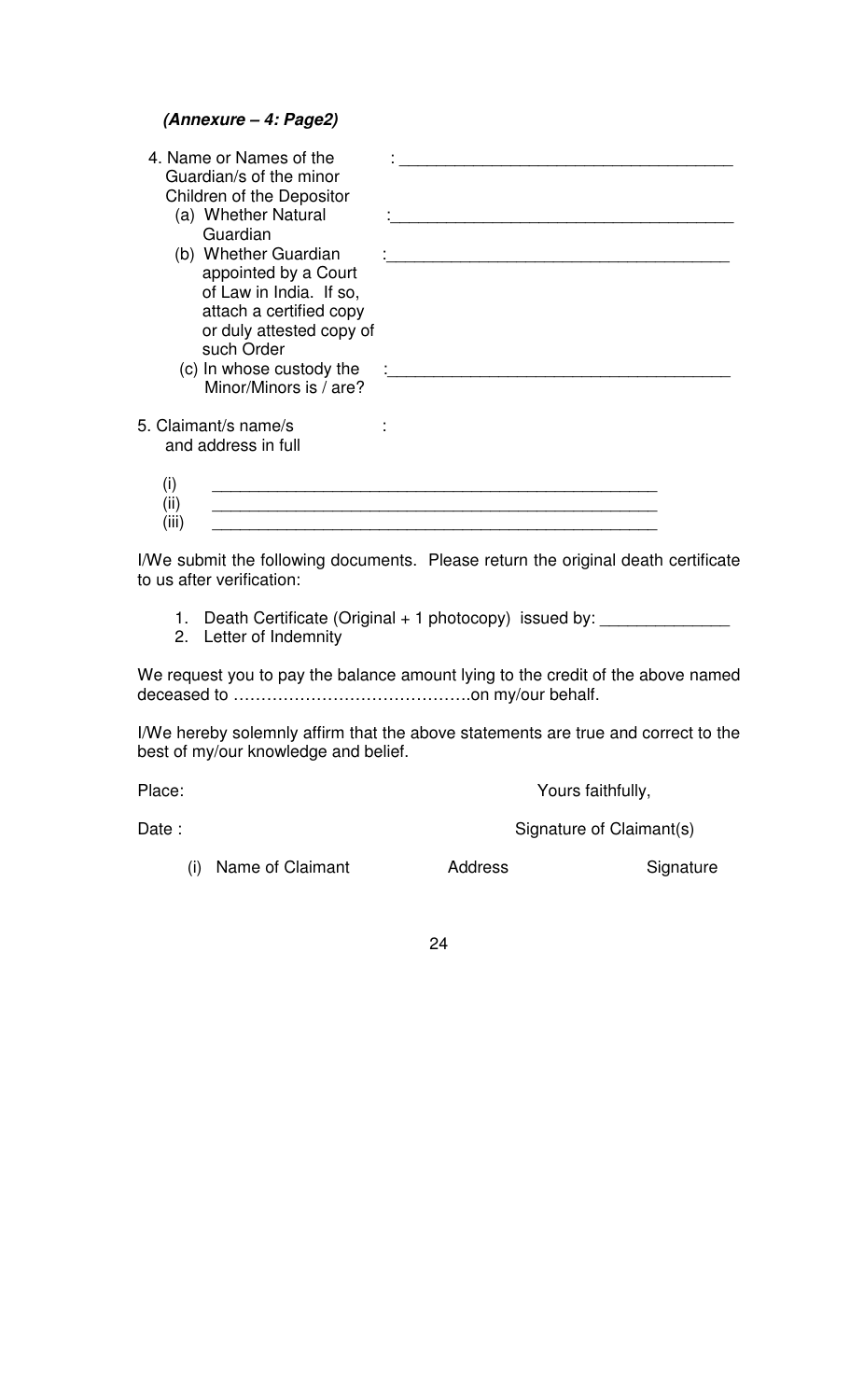**Indemnity format (To be duly stamped as per the Stamp Act applicable to the State)** 

#### **LETTER OF INDEMNITY WITH RESPECT TO PAYMENT OF BALANCE IN THE DECEASED CONSTITUENT'S ACCOUNT WITHOUT PRODUCTION OF LEGAL REPRESENTATION**

**To** 

The Branch Manager …………….Bank

IN CONSIDERATION of your paying or agreeing to pay me/us,

| Insert here the  |   |
|------------------|---|
| Name(s)          |   |
| <b>Claimants</b> | ີ |
|                  |   |

The sum of Rupees

standing at the credit of Savings Bank/Current/R.D. Account No. etc. \_\_\_\_\_\_ with your bank in the name of Shri/Smt./Kum.

since deceased, without production of Letters of Administration or a Succession Certificate to his/her estate or a Certificate from the Controller of Estate Duly to the effect that estate duly has been paid or will be paid or none is due I/we do hereby for myself/ourselves and my/our heirs, legal representatives executors and administrators, jointly and severally UNDERTAKE AND AGREE to indemnify you and your successors and assign against all claims, demands, proceedings, losses, damages, charges and expenses which may be raised against or incurred by you by reasons or in consequence of your having agreed to pay/or paying me/us the said sum as aforesaid.

SIGNED AND DELIVERED

| By the above named on this |                   |
|----------------------------|-------------------|
| Day of                     | two thousand----- |
|                            |                   |

SIGNED AND DELIVERED by the above named 1. \_\_\_\_\_\_\_\_\_\_\_\_\_\_\_\_\_\_\_\_ 2. \_\_\_\_\_\_\_\_\_\_\_\_\_\_\_\_\_\_\_\_\_ 3.\_\_\_\_\_\_\_\_\_\_\_\_\_\_\_ 4.\_\_\_\_\_\_\_\_\_\_\_\_\_\_\_\_\_\_\_\_\_ 5.\_\_\_\_\_\_\_\_\_\_\_\_\_\_\_\_\_\_\_\_\_ 6.\_\_\_\_\_\_\_\_\_\_\_\_\_\_\_

(heirs /claimants of the deceased)